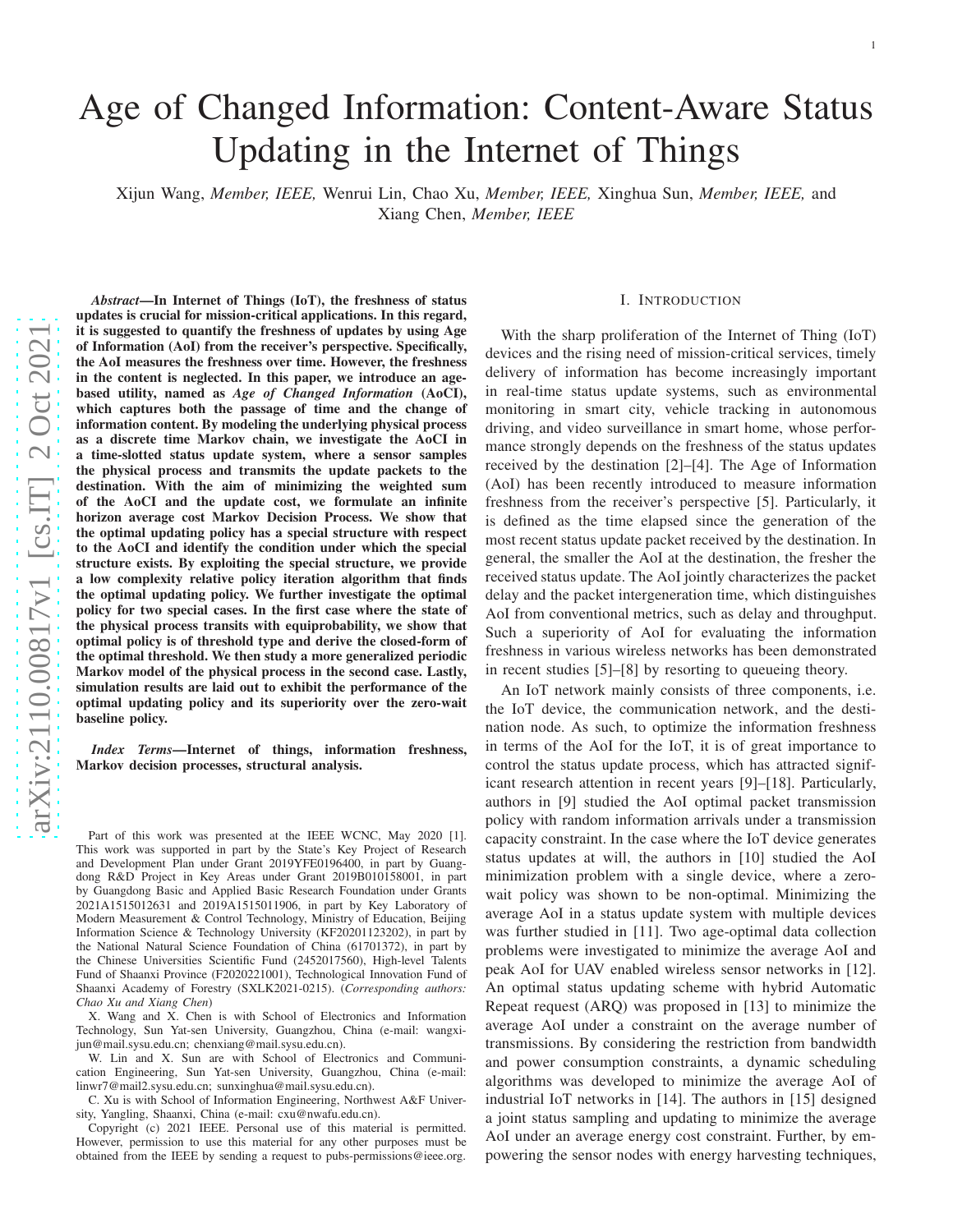recent work [\[16\]](#page-13-11) developed the age-aware primary spectrum sensing and update strategy for an energy harvesting cognitive radio. Meanwhile, the wireless energy transfer procedure and scheduling of update packet transmissions were jointly optimized by authors in [\[17\]](#page-13-12), who further extended their research by considering the sampling cost in [\[18\]](#page-13-4).

As seen above, the AoI has been widely used as a performance metric to characterize the information freshness over time. It does, however, disregard the content carried by the updates and the current knowledge at the receiver. A natural question that then emerges is whether measuring the freshness of updates through the AoI alone is sufficient. Several recent attempts have been made to answer this question [\[19\]](#page-13-13)–[\[23\]](#page-13-14). The pros and cons of these metrics are elaborated in the following.

- Authors in [\[19\]](#page-13-13) utilized mutual information between the state of the physical process and the received updates at the destination to evaluate the information freshness. The mutual information quantifies the amount of information that the received updates carry about the current value of the physical process. Although the destination has no knowledge of the current value of the physical process, it is proved that the mutual information is a non-negative and non-increasing function of AoI if the physical process is a stationary Markov chain and the sampling times are independent of the value of the physical process. Therefore, the mutual information can be computed by the destination via the AoI. However, for more general cases where the sampling policy needs to be devised based on the causal knowledge of the value of the physical process, the mutual information is not necessarily a function of the age. In this light, how to compute the mutual information at the destination is unknown.
- In [\[20\]](#page-13-15), the authors proposed a metric, called sampling age, which is the time difference between the last ideal sampling time and the first actual sampling time. The ideal sampling time is the most recent time at which the state of the physical process changed relative to the last received update. However, the ideal sampling time is not available to the destination and hence the sampling age cannot be obtained by the destination.
- The Age of Synchronization (AoS) was proposed in [\[21\]](#page-13-16) to measure how long the information at the receiver has become desynchronized compared with the physical process. It is defined as the time difference between the current time and the earliest update generation time after the previous synchronization time [\[22\]](#page-13-17). Similar to the AoI, the AoS drops when the destination receives a status update packet. However, unlike the AoI which begins to increase immediately after the reception of a status update packet at the destination, the AoS remains to be zero and does not increase until the sensor generates a new status update packet. However, the destination does not know the generation time of the earliest update after the previous synchronization until it receives this update. Hence, the AoS cannot be calculated at the destination.
- The Age of Incorrect Information (AoII) was proposed in

2

[\[23\]](#page-13-14) to address the real-time remote estimation problem. The AoII combines a time penalty function and an estimation error penalty function that reflects the difference between the current estimate at the destination and the actual state of the physical process. As such, the AoII will increase with time when the receiver stays in an erroneous state. Computing the AoII at the destination requires that the state of the physical process is available to the destination in any time slot. Otherwise, the estimation at the destination and the state of the physical process cannot be compared to compute the estimation error penalty function in the AoII. However, the destination cannot observe the state of the physical process until it receives the status update packet. Therefore, the AoII cannot be computed by the destination.

In summary, mutual information cannot be computed if the sampling times are determined by using causal knowledge of the value of the physical process, while the other three metrics are only available to the transmitter rather than the destination. Since the last three metrics cannot be computed by the destination, they cannot be applied in the scenario where the sensor has no computing capability and the destination is in charge of decision-making. This is also the scenario we focus on in this work. Moreover, even if the sensor has the computing capability, the above three metrics require the continuous sensing of the physical process, which would induce noticeable energy consumption.

In this paper, we concentrate on the scenario where the receiver aims to conduct timely detection of status changes in the underlying physical process only based on its received update packets. In practice, a status change won't be detected until an update generated after the change point is successfully delivered to the destination for the first time. However, it is impossible to know the exact time instant of a status change unless the physical process is monitored continuously. Therefore, it is challenging to design the optimal updating policy to balance the information freshness and the energy consumption. On the one hand, sampling and transmitting at a higher frequency incurs a higher energy consumption of the sensor. On the other hand, sampling at a lower frequency results in staleness in detecting a status change or even a miss detection. The error-prone wireless channel further worsens the situation, since the update packet may be dropped due to channel outage. As a result, the receiver could be fooled into believing that no change in state has taken place. Motivated by all this, we introduce a utility function from the receiver's perspective that depicts both the passage of time and the change of information content. We further investigate this utility in a status update system consisting of a sensor and a destination. In particular, the sensor monitors the real-time status of a physical process, which is modeled by a discrete time Markov chain with uniform stationary distribution, and transmits status update packets to the destination. In our earlier work [\[1\]](#page-12-0), we investigated the effects of content change on the information freshness and designed the optimal status updating policy in an IoT system. However, the model of the physical process is limited to the two-state Markov chain with the equal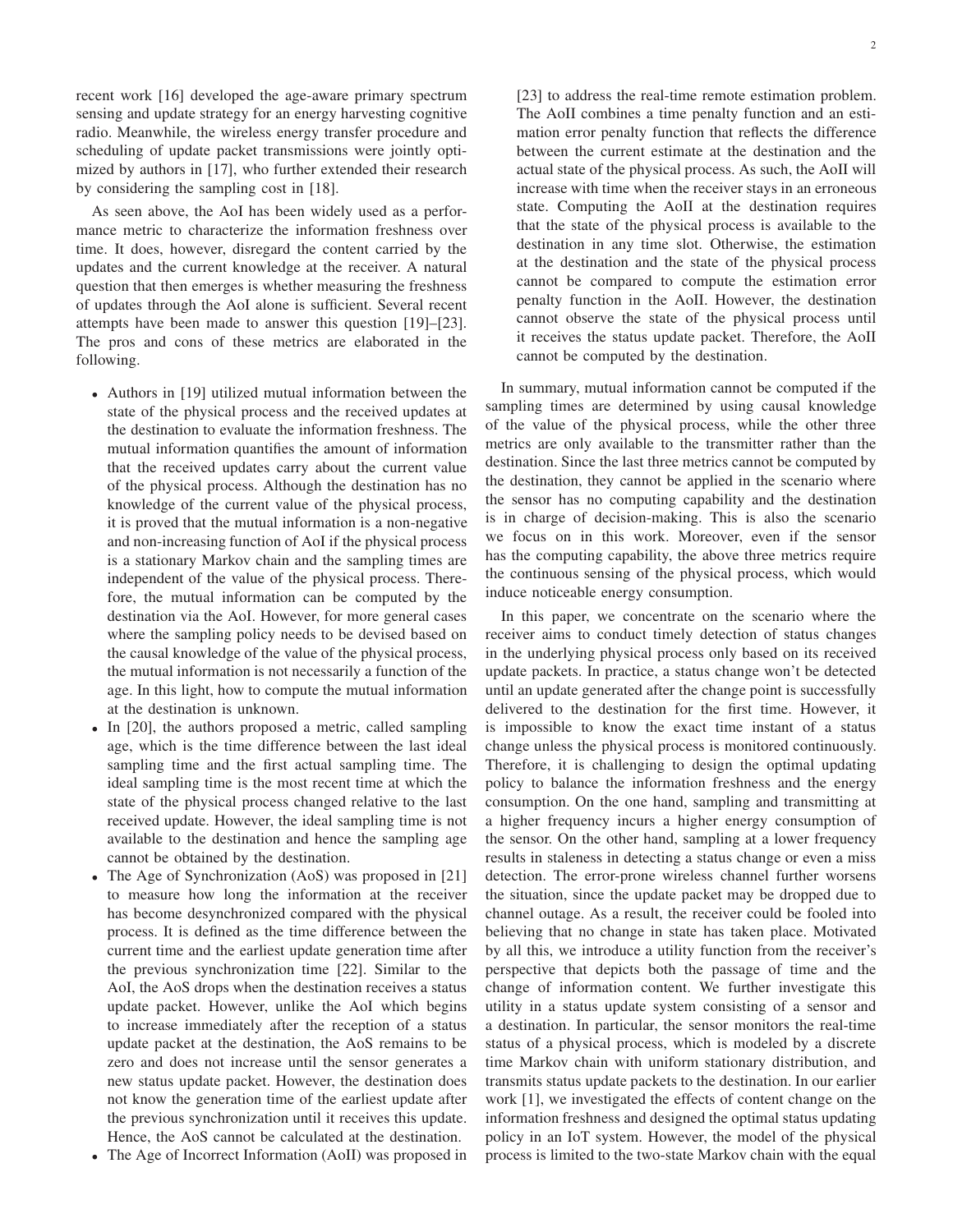transition probabilities. The key contributions of this paper are summarized as follows:

- Motivated by the fact that a status change will not be perceived by the destination until an update generated after the change instant is successfully delivered, we introduce a new age-based utility, referred to as Age of Changed Information (AoCI), that characterizes the information freshness via the updates received by the destination. The word "changed" refers to the newly received update that brings new content different from the previous one at the destination. The AoCI takes into account the information content of the updates and the current knowledge at the destination. It will increase when the update with the same status information is received.
- We formulate the status updating problem as an infinite horizon average cost Markov Decision Process (MDP) with the goal of minimizing the weighted sum of the AoCI and the update cost. By incorporating the AoCI into the cost function of the MDP, the sensor is made to sample and transmit at a higher frequency when the same status information is continuously received, thereby potentially reducing the miss detection. We analyze the properties of the value function without specifying the state transition model of the physical process. Armed with these properties, we show that the optimal updating policy has a special structure with respect to the AoCI and identify the condition on the return probability of the physical process under which the special structure exists. A structure-aware relative policy iteration algorithm is then proposed to obtain the optimal updating policy with low complexity.
- We study two special cases, where the return probability satisfies the condition. In the first case, by giving an example that the state of the underlying physical process transits with equiprobability, we simplify the MDP and prove that the optimal policy is of threshold type. We also derive the optimal threshold in closed-form, which sheds insight on how the system parameters affect the threshold policy. Particularly, we prove that the optimal threshold is non-increasing with transmission success probability and the number of states of the physical process, but is non-decreasing with the update cost. We generalize the example in the first case by studying the periodic Markov model of the physical process in the second case. Simulation results highlight interesting insights on the effects of the system parameters and show the superiority of the optimal updating policy over the zero-wait policy.

The rest of the paper is organized as follows: Section II provides a description of the system model and a definition for the proposed performance metric. In Section III, we present the MDP formulation and analyze the structure of the optimal policy. Two special cases are then analyzed in Section IV. Simulation results are presented in Section V, followed by the conclusion in Section VI.



<span id="page-2-0"></span>Figure 1. An illustration of a status update system monitoring a physical process.

#### II. SYSTEM OVERVIEW

## *A. System Model*

As shown in Fig. [1,](#page-2-0) we consider a status update system consisting of a sensor and a destination, where the sensor performs simple monitoring tasks, such as reading temperature, and the destination could be a monitor or an actuator. The status update system is assumed to be time-slotted. The sensor may produce a status update about the underlying time-varying process (a.k.a. generate-at-will) in each time slot and send it over an unreliable wireless channel to the destination. The sensor could also remain idle in one time slot. Let  $a_t \in \{0, 1\}$ be the action of the sensor in the t-th slot, where  $a_t = 1$ indicates that the sensor samples and transmits an update, and  $a_t = 0$ , otherwise. Any update's transmission time is assumed to be equal to one slot length. Moreover, the slot length is normalized to unity, without loss of generality. In general, each update would entail a cost  $C_u$ , including the sampling cost and the transmission cost, where the cost for sampling is assume to be negligible compared to that of transmission.

Assume that the underlying time-varying physical process is modeled by a M-state discrete time Markov chain  $\{X_t; t \in \mathbb{N}\}\$ with  $X_t \in \{1, 2, ..., M\}$ , where  $M \geq 2$ . The period of each state is equal to the length of one slot, and the transition occurs at the beginning of each slot just before the sampling decision. We assume that all the state of the Markov chain have have uniform stationary distribution.

We assume that the fading of channels in each slot stays constant but varies independently over various slots. We also assume that an update is transmitted by the sensor at a fixed rate, and channel state information is only available at destination. As such, the transmission in each time slot may fail because of an outage and thus the loss of the packet could be described by a memoryless Bernoulli process. Specifically, let  $h_t \in \{0,1\}$  denote whether the transmission succeeds or fails, where  $h_t = 1$  indicates that the transmission is successful, and  $h_t = 0$ , otherwise. We define the success probability as  $Pr{h_t = 1} = p_s$  and the failure probability as  $Pr{h_t = 0} = p_f = 1 - p_s$ . After the destination receives the update packet, a single-bit acknowledgement is fed back instantaneously without error. We assume that the failed update will be discarded, and if the sensor decides to transmit in the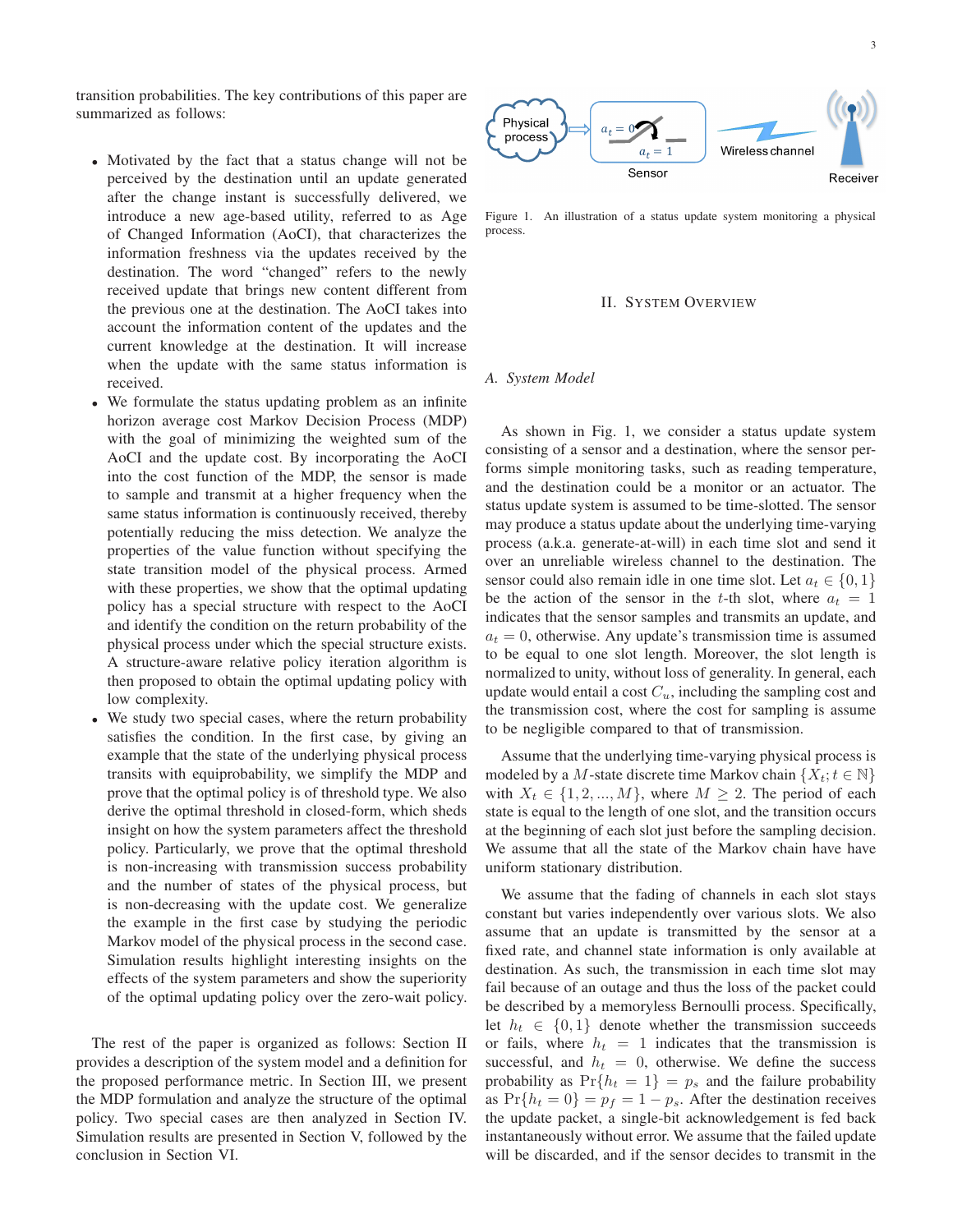next slot, a new status update will be generated.<sup>[1](#page-3-0)</sup>

#### *B. Freshness Metric*

We assume that at the beginning of a slot a status update is generated and transmitted, and the destination will receive it at the end of the slot if the transmission succeeds. The AoI, commonly used to quantify the freshness of the information, is specified as the time elapsed since the generation of the latest status update received by the destination. Suppose that the latest status update successfully received by the destination was generated at the time instants  $U(t)$ , i.e.,  $U(t) = \max\{g_i \mid$  $d_i \leq t$ , where  $q_i$  and  $d_i$  represent the time instants when the update  $i$  is generated and delivered, respectively. Then, the AoI at the beginning of slot t is given by

$$
\delta_t = t - U(t). \tag{1}
$$

The proposed metric, AoCI, is different from the AoI in that the AoCI not only captures the time lag of the update received at the destination, but also includes variations in the information content of these updates. In particular, the AoCI only declines when the newly received update content differs from the previous one, and boosts otherwise. Let us denote by  $n(t) = \max\{i | d_i \leq t\}$  the index of the latest update the destination receives at the end of slot t. We let  $Y_i$  denote the information content of update  $j$ . It is worth noting that  $Y_i$  is equal to the state of the physical process in the slot when update j was generated, e.g.,  $Y_{n(t)} = X_{U(t)}$ . Let us denote by  $m(t) = \max\{j|Y_j \neq Y_{n(t)}, d_j \leq d_{n(t)}\}$  the index of the most recently update which has different content from the latest update  $n(t)$  got. Then, we can define the AoCI at the beginning of slot  $t$  as

<span id="page-3-2"></span>
$$
\Delta_t = t - U'(t),\tag{2}
$$

where  $U'(t) = \min\{g_k|d_{m(t)} < d_k \leq d_{n(t)}\}$  represents the generation time of the next successfully received update after  $m(t)$ . Noting that all the update packets that have been successfully received after  $m(t)$  have the same content as the latest one received. We set the upper limits to the AoCI and the AoI, which are denoted by  $\Delta$  and  $\delta$ , respectively.

In slot  $t$  where a status update is received successfully, we denote by  $D_t \in \{0,1\}$  an indicator for whether the content of the newly received update varies from that of the previously received update. If  $D_t = 1$ , then the newly received update has different content. Otherwise, it has the same content. Particularly, the content change probability is defined as

$$
\Pr(D_t = 1) \stackrel{(a)}{=} \Pr(Y_{n(t)} \neq Y_{n(t)-1}) \stackrel{(b)}{=} 1 - p_r(\delta_t), \quad (3)
$$

<span id="page-3-0"></span><sup>1</sup>The reason why we sample and transmit a new status update rather than retransmit a failed update lies in two aspects. On the one hand, according to the studies in [\[13\]](#page-13-8), in the context of AoI, it is better not to retransmit an undecoded packet with the classical ARQ protocol, where failed transmissions are discarded at the destination and the receiver tries to decode each retransmission as a new message. This is because the probability of a successful transmission is the same for a retransmission and for the transmission of a new update. On the other hand, in this work we focus on the scenario that the sensor performs simple monitoring tasks, such as reading temperature, and hence, the cost for generating status packets is assumed to be negligible compared to that of transmission. Then, the energy costs for transmitting a new update and retransmitting a failed update are almost the same. Altogether, we choose to transmit a new update when the transmission failure occurs.



<span id="page-3-3"></span>Figure 2. An illustration of the AoCI and the AoI in a time-slotted status update system.

where  $p_r(\delta_t) = \Pr(X_{U(t)} = X_{U(t) - \delta_t})$  is the return probability that the state of the physical process remains the same after  $\delta_t$  steps. In the above equation, (a) holds due to the definition of  $D_t$ , and (b) holds because of the fact that  $Y_{n(t)} = X_{U(t)}$ and  $Y_{n(t)-1} = X_{U(t)-\delta_t}$ <sup>[2](#page-3-1)</sup> According to [\(2\)](#page-3-2), if a new status update generated by the sensor is received successfully by the destination (i.e.,  $a_t = 1, h_t = 1$ ) and it contains different content from the update previously received (i.e.,  $D_t = 1$ ), then the AoCI decreases to one; otherwise, the AoCI increases by one. Then, the dynamics of the AoCI is given by

<span id="page-3-6"></span>
$$
\Delta_{t+1} = \begin{cases} 1, & a_t = 1, h_t = 1, D_t = 1; \\ \min{\Delta_t + 1, \hat{\Delta}}, & \text{otherwise.} \end{cases}
$$
 (4)

For ease of exposition, we demonstrate how the AoCI and the AoI evolve over time in Fig. [2,](#page-3-3) where the dotted line represents the AoI and the solid line represents the AoCI.

## *C. Problem Formulation*

The aim of this paper is to find an update policy  $\pi$  =  $(a_0, a_1, \ldots)$  that minimizes the total average cost, which is defined as the weighted sum of the AoCI and the update cost. By defining  $\Pi$  as a set of stationary and deterministic policies,<sup>[3](#page-3-4)</sup> our problem is formulated as follows:

<span id="page-3-5"></span>
$$
\min_{\pi \in \Pi} \limsup_{T \to \infty} \frac{1}{T} \sum_{t=0}^{T} \mathbb{E}[\Delta_t + \omega a_t C_u],\tag{5}
$$

where  $\omega$  is the weighting factor and the expectation is taken with respect to the distribution over trajectories induced by  $\pi$ together with the transition probabilities.

# III. OPTIMAL UPDATE POLICY DESIGN

## <span id="page-3-7"></span>*A. MDP Formulation*

The optimization problem in [\(5\)](#page-3-5) can be cast into an infinite horizon average cost Markov decision process

<span id="page-3-1"></span><sup>&</sup>lt;sup>2</sup>Note that the time difference between two consecutive samples at the sensor is  $\delta_t$ . Therefore, the update  $n(t) - 1$  was generated at  $\dot{U}(t) - \delta_t$ , and its content  $Y_{n(t)-1}$  is the same as the state of the physical process at  $U(t) - \delta_t$ , i.e.,  $X_{U(t) - \delta_t}$ .

<span id="page-3-4"></span><sup>3</sup>A policy is said to be stationary and deterministic if it is time invariant and chooses an action with probability one.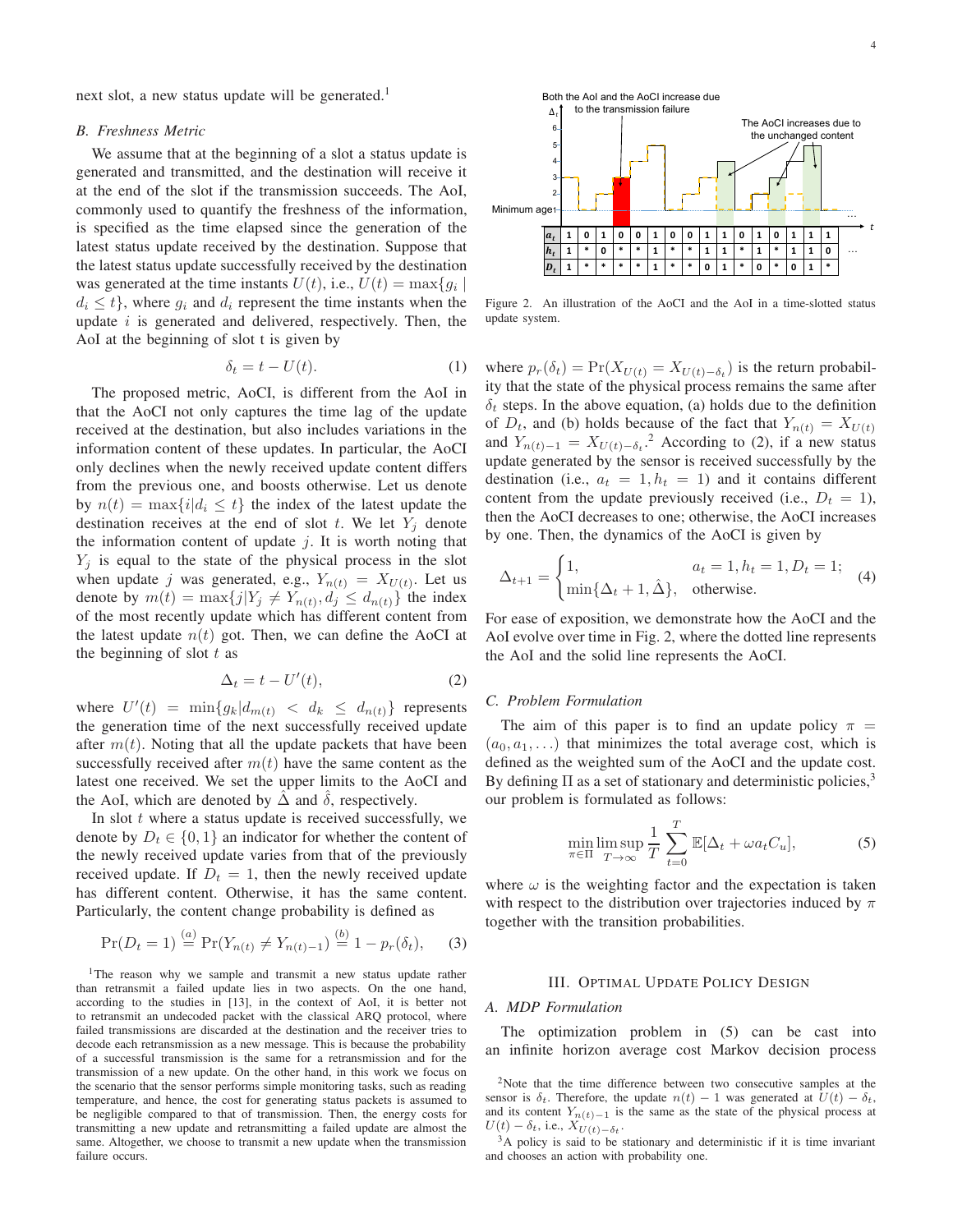<span id="page-4-0"></span>
$$
\begin{cases}\n\Pr(s_{t+1} = (\min\{\Delta + 1, \hat{\Delta}\}, \min\{\delta + 1, \hat{\delta}\}) | s_t = (\Delta, \delta), a_t = 0) = 1, \\
\Pr(s_{t+1} = (\min\{\Delta + 1, \hat{\Delta}\}, \min\{\delta + 1, \hat{\delta}\}) | s_t = (\Delta, \delta), a_t = 1) = p_f, \\
\Pr(s_{t+1} = (\min\{\Delta + 1, \hat{\Delta}\}, 1) | s_t = (\Delta, \delta), a_t = 1) = p_s p_r(\delta), \\
\Pr(s_{t+1} = (1, 1) | s_t = (\Delta, \delta), a_t = 1) = p_s(1 - p_r(\delta)),\n\end{cases}
$$
\n(6)

 $(S, \mathcal{A}, \Pr(\cdot|\cdot, \cdot), C(\cdot, \cdot))$ , where each element is described as follows:

- States: The state of the MDP at time slot  $t$  is defined to be the tuple of the AoCI and the AoI, i.e.,  $s_t \triangleq (\Delta_t, \delta_t)$ . Since both the AoCI and the AoI are bounded by their upper limits, the state space  $S$  is finite.
- Actions: The action at time slot t is  $a_t$  and the action set is  $A = \{0, 1\}.$
- Transition Probability: Let  $Pr(s_{t+1}|s_t, a_t)$  denote the transition probability that state transits from  $s_t$  to  $s_{t+1}$ by taking action  $a_t$  at slot t. Because the event of packet transmission and that of content change are independent, according to the AoCI evolution dynamics [\(4\)](#page-3-6), the transition probability is represented as in [\(6\)](#page-4-0) and  $Pr(s_{t+1}|s_t, a_t) = 0$  otherwise.
- Cost: We let  $C(\mathbf{s}_t, a_t) = \Delta_t + \omega a_t C_u$  denote the instantaneous cost at state  $s_t$  given action  $a_t$ .

The above MDP is a finite-state finite-action average-cost MDP. According to [\[24,](#page-13-18) Theorem 8.4.5], there exists a deterministic stationary average optimal policy for the finite-state finite-action average-cost MDP if the cost function is bounded and the MDP is unichain, i.e., the Markov chain corresponding to every deterministic stationary policy consists of a single recurrent class plus a possibly empty set of transient states. Below, we examine these two conditions. First, the cost of the above MDP is bounded since the instantaneous cost is defined as the weighted sum of the AoCI and the energy consumption. Second, since the state  $(\hat{\Delta}, \hat{\delta})$  is reachable from all other states, the induced Markov chain has a single recurrent class. Hence, the MDP is unchain. Altogether, there exists a stationary and deterministic optimal policy. The optimal policy  $\pi^*$  to minimize the total average cost can be obtained by solving the following Bellman equation [\[25\]](#page-13-19):

<span id="page-4-2"></span>
$$
\theta + V(\boldsymbol{s}) = \min_{a \in \{0,1\}} \left\{ C(\boldsymbol{s}, a) + \sum_{\boldsymbol{s}' \in \mathcal{S}} \Pr(\boldsymbol{s}' | \boldsymbol{s}, a) V(\boldsymbol{s}') \right\}, \forall \boldsymbol{s} \in \mathcal{S},
$$
\n(7)

where  $\theta$  is the optimal value to [\(5\)](#page-3-5) for all initial state and  $V(s)$  is the value function which is a mapping from s to real values. Moreover, for any  $s \in S$ , the optimal policy can be given by

<span id="page-4-1"></span>
$$
\pi^*(s) = \arg\min_{a \in \{0,1\}} \left\{ C(s,a) + \sum_{s' \in \mathcal{S}} \Pr(s'|s,a)V(s') \right\}.
$$
\n(8)

We can seen from [\(8\)](#page-4-1) that the optimal policy  $\pi^*$  depends on the value function  $V(\cdot)$ . Unfortunately, there is usually no closedform solution for  $V(\cdot)$  [\[25\]](#page-13-19). Therefore, numerous numerical algorithms have been proposed in the literature, such as policy iteration and value iteration. Nonetheless, owing to the curse of dimensionality these approaches are typically computationally exhausting, and few insights can be leveraged for optimal policy. Hence, in the sequel, we study the structural properties of the optimal updating policy.

To analyze the structure of  $\pi^*$ , we introduce the state-action value function  $Q(s, a)$ , which is defined as

$$
Q(\mathbf{s}, a) = C(\mathbf{s}, a) + \sum_{\mathbf{s}' \in \mathcal{S}} \Pr(\mathbf{s}' | \mathbf{s}, a) V(\mathbf{s}'), \tag{9}
$$

for all  $s \in S$  and  $a \in A$ . Note that  $Q(s, a)$  is related to the RHS of the Bellman equation in [\(7\)](#page-4-2). The optimal policy can also be expressed in terms of  $Q(s, a)$ , i.e.,

<span id="page-4-7"></span>
$$
\pi^*(s) = \arg\min_{a \in \{0,1\}} Q(s, a), \quad \forall s \in \mathcal{S}.
$$
 (10)

# *B. Structural Analysis and Optimal Policy*

Before we present the main theorem, we first show the key properties of the value function  $V(\Delta, \delta)$  in the following lemmas.

<span id="page-4-4"></span>**Lemma 1.** *The value function*  $V(\Delta, \delta)$  *is non-decreasing with*  $\Delta$  *for any* δ*.* 

*Proof:* See Appendix [A.](#page-9-0)

<span id="page-4-5"></span>**Lemma 2.** *Given*  $\delta$ *, we have*  $V(\Delta_2, \delta) - V(\Delta_1, \delta) \geq \Delta_2 - \Delta_1$ *for any*  $\Delta_2 \geq \Delta_1$ *.* 

*Proof:* See Appendix [B.](#page-10-0)

<span id="page-4-6"></span>**Lemma 3.** For any  $\Delta$  and  $\delta_1 \leq \delta_2$ , if  $p_r(\delta_1) - p_r(\delta_2) \leq$ 

П

г

 $\frac{\delta_2-\delta_1}{V_k(\Delta+1,1)-V_k(1,1)}$  for any  $k \in \mathbb{Z}_{\geq 0}$ , we have  $V(\Delta,\delta_1)$  –  $V(\Delta, \delta_2) \leq \delta_2 - \delta_1$ , where  $V_k(\cdot)$  is the value function obtained *in the value iteration algorithm.*

## *Proof:* See Appendix [C.](#page-10-1)

Then, we present the structure of the optimal updating policy in the following theorem.

<span id="page-4-3"></span>**Theorem 1.** *Given*  $s = (\Delta, \delta)$ *, if*  $p_r(1) - p_r(\delta + 1) \leq$  $\frac{\delta}{V_k(\Delta+1,1)-V_k(1,1)}$  *for any*  $\Delta$  *and*  $k \in \mathbb{Z}_{\geq 0}$ *, the optimal updating policy has a special structure for any* δ*, that is, if*  $\Delta \geq \underline{\Delta}(\delta)$ , then  $\pi^*(s) = 1$ , where  $\underline{\Delta}(\delta)$  is the minimum *integer value satisfying*  $p_s(1 - p_r(\delta))\Delta - p_s\delta - \omega C_u \ge 0$ *.* 

#### *Proof:* See Appendix [D.](#page-11-0)

It is noteworthy that the special structure in Theorem 1 is different from the threshold structure defined in available studies [\[15\]](#page-13-10), [\[23\]](#page-13-14), where the optimal policy is to update when  $\Delta$  is no less than the threshold and the optimal policy is to keep idle otherwise.

We then propose a low-complexity relative policy iteration algorithm to compute the optimal policy based on the special structure of the optimal updating policy presented in Theorem [1.](#page-4-3) Although the exact value of the threshold is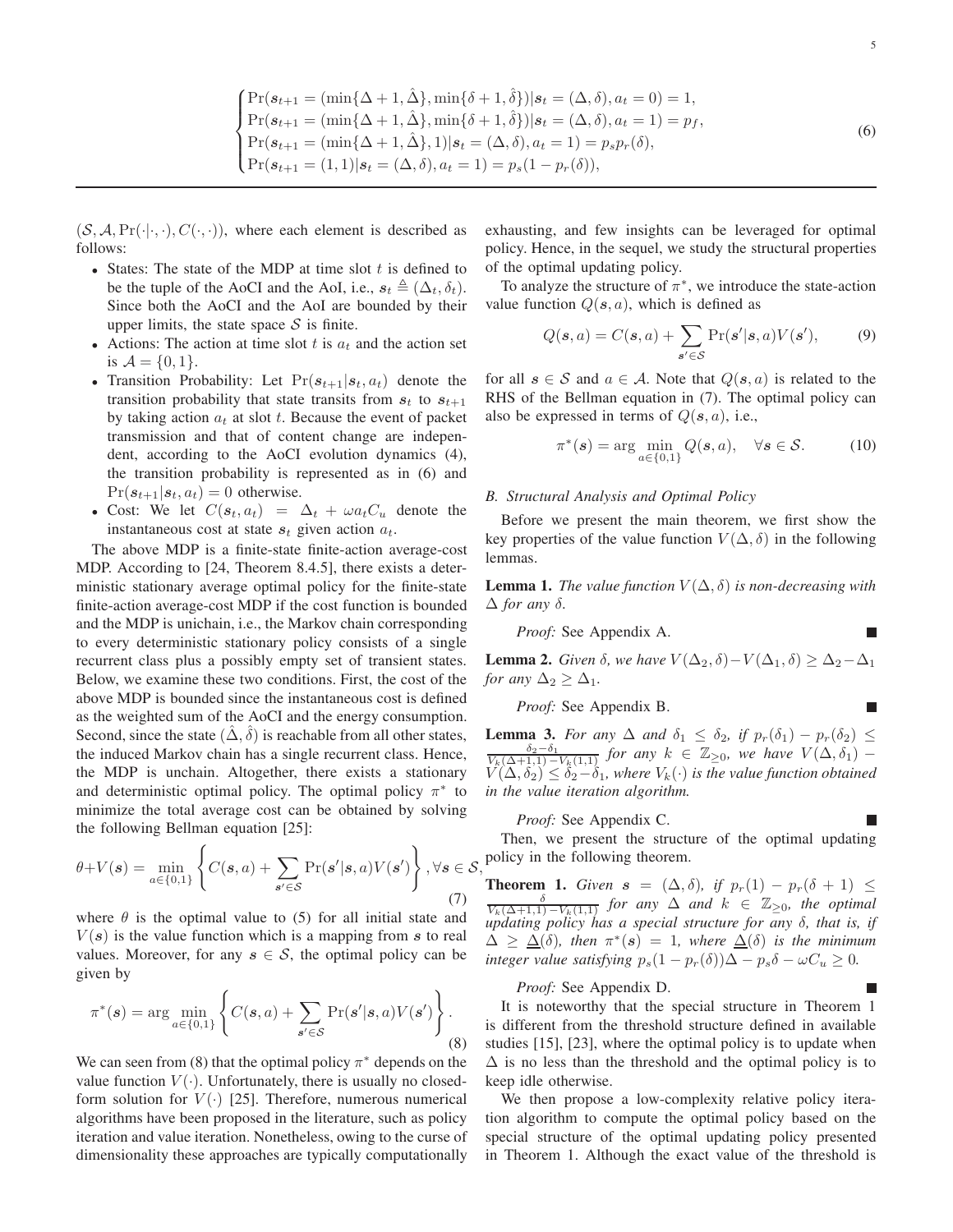Algorithm 1 Relative Policy Iteration based on the Threshold Structure

- 1: Initialization: Set  $k = 0$  and  $\pi_0(s) = 0$  for all state  $s =$  $(\Delta, \delta) \in S$ , select a reference state  $s^{\dagger}$  and set  $V_0(s^{\dagger}) = 0$ .
- 2: repeat
- 3:  $\pi_{k+1}(s) \leftarrow 0$ .

Policy Evaluation:

4: Given policy  $\pi_k(s)$ , compute the value of  $\theta_k$  and  $V_k(s)$  $\int \theta_k + V_k(s) = C(s, \pi_k(s)) +$ by solving the following  $|S|$  linear equations:  $\int$  $\sum$  $s' \overline{\in} \mathcal{S}$  $\Pr(\boldsymbol{s}'|\boldsymbol{s},\pi_k(\boldsymbol{s}))V_k(\boldsymbol{s}'),$ 

 $\overline{\mathcal{L}}$  $V_k(\mathbf{s}^\dagger)=0.$ 

Policy Improvement:

5: for  $s = (\Delta, \delta) \in S$  do 6: **if**  $p_r(1) - p_r(\delta + 1) \le \frac{\delta}{V_k(\hat{\Delta}, 1) - V_k(1, 1)}$  and  $p_s(1$  $p_r(\delta))\Delta - p_s\delta - \omega C_u \geq 0$  then 7:  $\pi_{k+1}(s) \leftarrow 1.$ <br>8: **else** 8: else 9:  $\pi_{k+1}(s) \leftarrow \arg\min_{a \in A}$  $\min_{a \in \mathcal{A}} \{ C(\mathbf{s}, a) \quad +$  $\sum$  $s' \overline{\in} \mathcal{S}$  $Pr(\boldsymbol{s}'|\boldsymbol{s}, a)V_a(\boldsymbol{s}')\}.$ 10: **end i** 11: end for 12:  $k \leftarrow k + 1$ . 13: **until**  $\pi_{k+1}(s) = \pi_k(s)$  for all  $s \in \mathcal{S}$ . 14:  $\pi^* \leftarrow \pi_{k+1}$ . 15: **return** the optimal policy  $\pi^*$ .

not available in the general case, we can still reduce the computational complexity for obtaining the optimal policy by exploiting the special structure. This is because the threshold structure only relies on the properties of the value function. Particularly, if  $p_r(1) - p_r(\delta + 1) \leq \frac{\delta}{V_k(\hat{\Delta},1) - V_k(1,1)}$  and  $p_s(1 - p_r(\delta))\Delta - p_s\delta - \omega C_u \geq 0$  hold,<sup>[4](#page-5-0)</sup> then it is optimal to update for the state  $(\Delta, \delta)$ . Therefore, we can determine the optimal action immediately (Lines 6-7 in Algorithm 1). Otherwise, we have to perform the minimization to find the optimal action (Lines 8-9 in Algorithm 1). Since Algorithm 1 is a monotone policy iteration algorithm, the policy  $\pi_k(s)$  and value function  $V_k(s)$  will finally converge when k increases. The details of the proposed relative policy iteration algorithm is summarized in Algorithm 1. By taking the advantage of the special structure of the optimal policy, the complexity of the policy improvement step in the relative policy iteration algorithm can be reduced. Since the upper limits of the AoCI and the AoI are  $\hat{\Delta}$  and  $\hat{\delta}$ , respectively, the cardinality of the state space is  $|\hat{\Delta}| \times |\hat{\delta}|$ . According to [\[26\]](#page-13-20), the computational complexity saving for each iteration in the structure-aware policy iteration algorithm is  $O\left(\left(\left|\hat{\Delta}\right| \times \left|\hat{\delta}\right|\right)$  $\Big)^2$ .

<span id="page-5-0"></span>4According to Lemma 1,  $V_k(\hat{\Delta},1) \geq V_k(\Delta,1)$  for  $1 \leq \Delta < \hat{\Delta}$ . Therefore, if  $p_r(1) - p_r(\delta + 1) \leq \frac{\delta}{V_k(\hat{\Delta},1) - V_k(1,1)}$ , then  $p_r(1) - p_r(\delta + 1)$  $1) \leq \frac{\delta}{V_k(\Delta+1,1)-V_k(1,1)}$  for any  $\Delta$ .

# IV. SPECIAL CASE STUDY

In this section, we study two special cases, where the return probability of the physical process satisfies certain conditions.

*A. Case 1*

We first consider a special case where the return probability  $p_r(\delta)$  is irrespective of  $\delta$ , i.e.,  $p_r(\delta_1) = p_r(\delta_2) \neq 0$  for any  $\delta_1 \neq \delta_2$ . It is easy to see that the condition in Theorem [1](#page-4-3) is satisfied in this special case and the optimal updating policy has a threshold structure with respect to the AoCI.

One example for this special case is that the state of the underlying physical process transits with equiprobability. The one-step state transition probability matrix for M-state discrete time Markov chain is given by

$$
Pr(X_{t+1}|X_t) = \begin{bmatrix} p_c & p_c & \dots & p_c \\ p_c & p_c & \dots & p_c \\ \vdots & \vdots & \ddots & \vdots \\ p_c & p_c & \dots & p_c \end{bmatrix}, \quad (11)
$$

where  $p_c = \frac{1}{M}$ . Since the  $\delta$ -step state transition probability matrix  $Pr(X_{t+\delta}|X_t)$  is the same with  $Pr(X_{t+1}|X_t)$  for all  $\delta$ , we have  $p_r(\delta) = 1/M$ .

In this case, we can simplify the MDP formulated in Section [III.](#page-3-7)A. In particular, the state at slot  $t$  is only the AoCI, i.e.,  $s_t = \Delta_t$ , and the state transition probability in [\(6\)](#page-4-0) can be simplified as

$$
\begin{cases}\n\Pr(s_{t+1} = \min\{\Delta + 1, \hat{\Delta}\}|s_t = \Delta, a_t = 0) = 1, \\
\Pr(s_{t+1} = \min\{\Delta + 1, \hat{\Delta}\}|s_t = \Delta, a_t = 1) = p_f + p_s p_r, \\
\Pr(s_{t+1} = 1|s_t = \Delta, a_t = 1) = p_s(1 - p_r),\n\end{cases}
$$
\n(12)

and  $Pr(s_{t+1}|s_t, a_t) = 0$  otherwise.

Based on the simplified state and transition probability, we present the monotonicity property of  $V(s)$  in the following lemma.

<span id="page-5-2"></span>**Lemma 4.** *The value function*  $V(s)$  *is non-decreasing with s.* 

*Proof:* See Appendix [E.](#page-11-1)

Next, in the following theorem, we give results on the structure of the optimal updating policy.

<span id="page-5-1"></span>Theorem 2. *The optimal policy has a threshold structure, that is, if*  $\pi^*(s_1) = 1$ *, then*  $\pi^*(s_2) = 1$  *for all*  $s_2 \geq s_1$ *.* 

*Proof:* See Appendix [F.](#page-11-2)

According to Theorem [2,](#page-5-1) the optimal policy can be represented as a threshold policy, which is given by

$$
\pi^*(s) = \begin{cases} 1, & \text{if } s \ge \Omega, \\ 0, & \text{otherwise,} \end{cases}
$$
 (13)

where  $\Omega$  is the threshold at which the switching occurs. Under the threshold policy, we proceed with analyzing the total average cost of any threshold  $Ω$  in the asymptotic regime.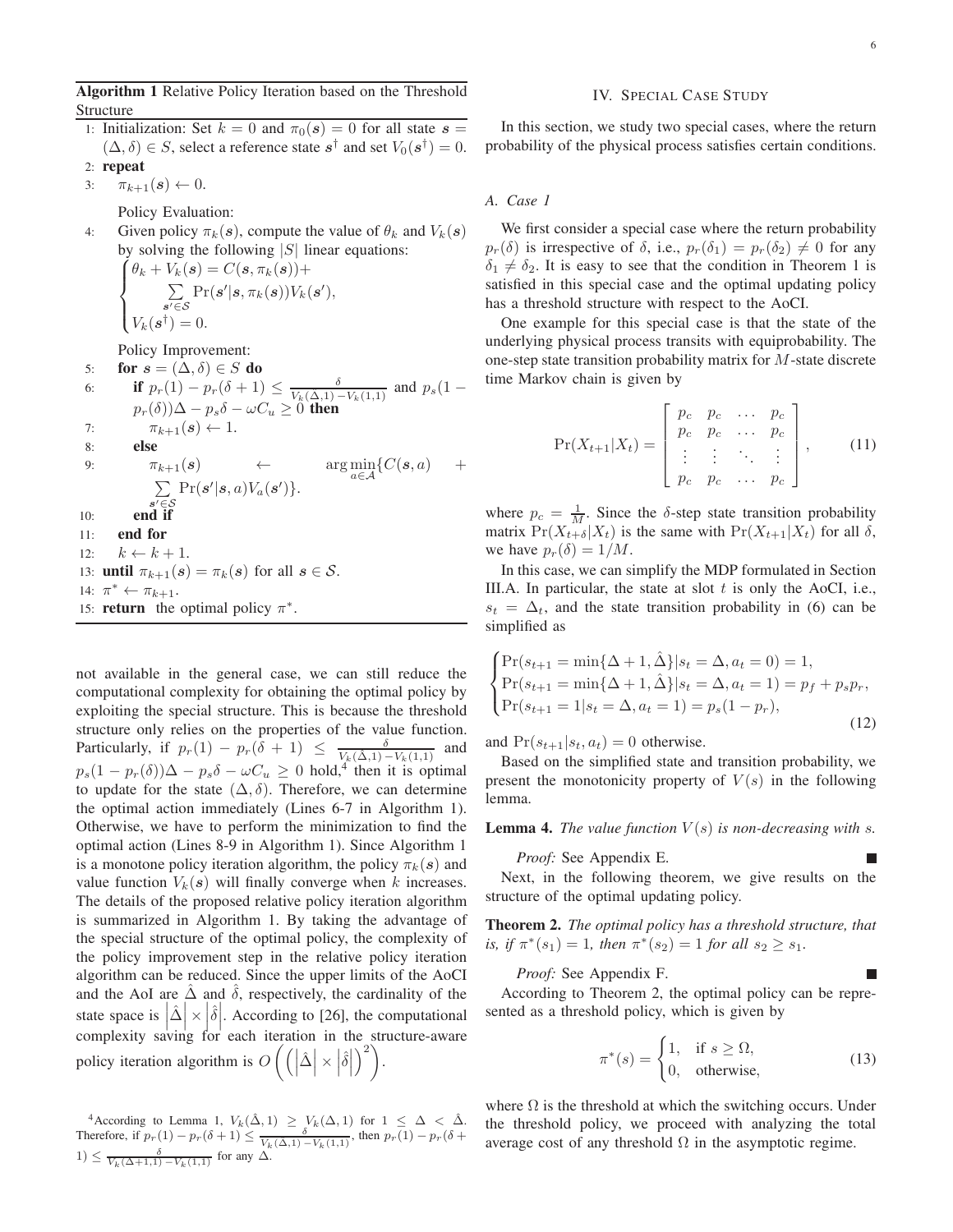<span id="page-6-2"></span>**Lemma 5.** Let  $p_z \triangleq p_f + p_s p_r$ . When  $\hat{\Delta}$  goes to infinity, *for any given threshold*  $\Omega$ *, the total average cost*  $J(\Omega)$  *of the threshold policy approaches to*  $J(\Omega) = J_1(\Omega) + J_2(\Omega)$ *, where* 

$$
J_1(\Omega) = \frac{1 - p_z}{\Omega(1 - p_z) + p_z} \left( \frac{\Omega(\Omega - 1)}{2} + \frac{\Omega}{1 - p_z} + \frac{p_z}{(1 - p_z)^2} \right),\tag{14}
$$

*and*

$$
J_2(\Omega) = \frac{\omega C_u}{\Omega(1 - p_z) + p_z}.\tag{15}
$$

П

*Proof:* See Appendix [G.](#page-11-3)

By leveraging the above results, we can proceed to find the optimal threshold value  $\Omega^*$ .

<span id="page-6-3"></span>**Theorem 3.** *The asymptotically optimal threshold*  $\Omega^*$  *of the optimal updating policy is given by*

$$
\Omega^* = \arg \min (J([\Omega^\prime]), J([\Omega^\prime])), \tag{16}
$$

where 
$$
\Omega' = \frac{\sqrt{p_z + 2\omega C_u(1-p_z) - p_z}}{1-p_z}.
$$

*Proof:* See Appendix [H.](#page-12-2)

<span id="page-6-4"></span>**Corollary 1.** The asymptotically optimal threshold  $\Omega^*$  is non*decreasing with the update cost* Cu*, but is non-increasing with transmission success probability* p<sup>s</sup> *and the number of states of the physical process* M*.*

#### *Proof:* See Appendix [I.](#page-12-3)

Fig. [3](#page-6-0) illustrates the asymptotically optimal threshold  $\Omega^*$  of the optimal updating policy with respect to  $p<sub>s</sub>$  under different  $C_u$ . The asymptotically optimal threshold is shown to be nonincreasing with  $p_s$ . This is because, before the destination successfully receives an update packet, the sensor has to sample and transmit more times when  $p_s$  is small. Hence, updating the status is productive only when the AoCI is large. We can also observe that the asymptotically optimal threshold is non-decreasing with  $C_u$ . This indicates that the sensor will remain idle until the AoCI is large, if the update cost is high. Hence, the optimal policy is able to achieve a balance between the AoCI and the update cost.

Fig. [4](#page-6-1) shows the asymptotically optimal threshold  $\Omega^*$  of the optimal updating policy with respect to  $M$  under different  $C_u$ . We can observe that the asymptotically optimal threshold is non-increasing with  $M$ . This is due to the fact that the return probability  $p_r$  is large, when M is small. In other words, the received status update is more likely to contain the same content with the previous one. Hence, it is more cost-efficient to have a larger threshold at a smaller M. We note that the reason why  $\Omega^*$  becomes constant when M becomes large is due to the fact that  $\Omega'$  converges as M grows and so do  $\lfloor \Omega' \rfloor$ and  $\lceil \Omega' \rceil$ .

# *B. Case 2*

In this case, we consider that  $p_r(1) = 0$  and  $p_r(\delta) > 0$  for  $\delta > 1$  $\delta > 1$ . It is also easy to see that the condition in Theorem 1 is satisfied in this special case and the optimal updating policy has a special structure with respect to the AoCI as given in Theorem [1.](#page-4-3) The optimal updating policy can also be obtained via Algorithm 1.



<span id="page-6-0"></span>Figure 3. The asymptotically optimal threshold  $\Omega^*$  versus  $p_s$  ( $M = 2$ ,  $p_c = 0.5$ , and  $\omega = 1$ ).



<span id="page-6-1"></span>Figure 4. The asymptotically optimal threshold  $\Omega^*$  versus  $M$  ( $p_c = 1/M$ ,  $p_s = 1$ , and  $\omega = 1$ ).

The example for this case is the physical process modeled by periodic Markov chain. For instance, the Markov model could be a M-state one-dimensional random walk with the state transition probability matrix given by

$$
\Pr(X_{t+1}|X_t) = \left[\begin{array}{ccccc} 0 & p_c & 0 & \dots & 0 & 1-p_c \\ 1-p_c & 0 & p_c & \dots & 0 & 0 \\ \vdots & \vdots & \vdots & \ddots & & \vdots \\ p_c & 0 & 0 & \dots & 1-p_c & 0 \\ (17)
$$

where  $p_c \in (0, 1)$  and M is even. Every state of this Markov chain is periodic with period 2. Hence, the return probability  $p_r(\delta)$  is 0 when  $\delta$  is odd, and is positive when  $\delta$  is even.

In Figs. [5](#page-7-0) and [6,](#page-7-1) we illustrate the analytical results of Theorem [1](#page-4-3) when Markov model of the physical process is a one-dimensional random walk with 4-state and 6-state, respectively. The period of both Markov chain is 2. In both figures, the optimal updating policy is shown to have a special

,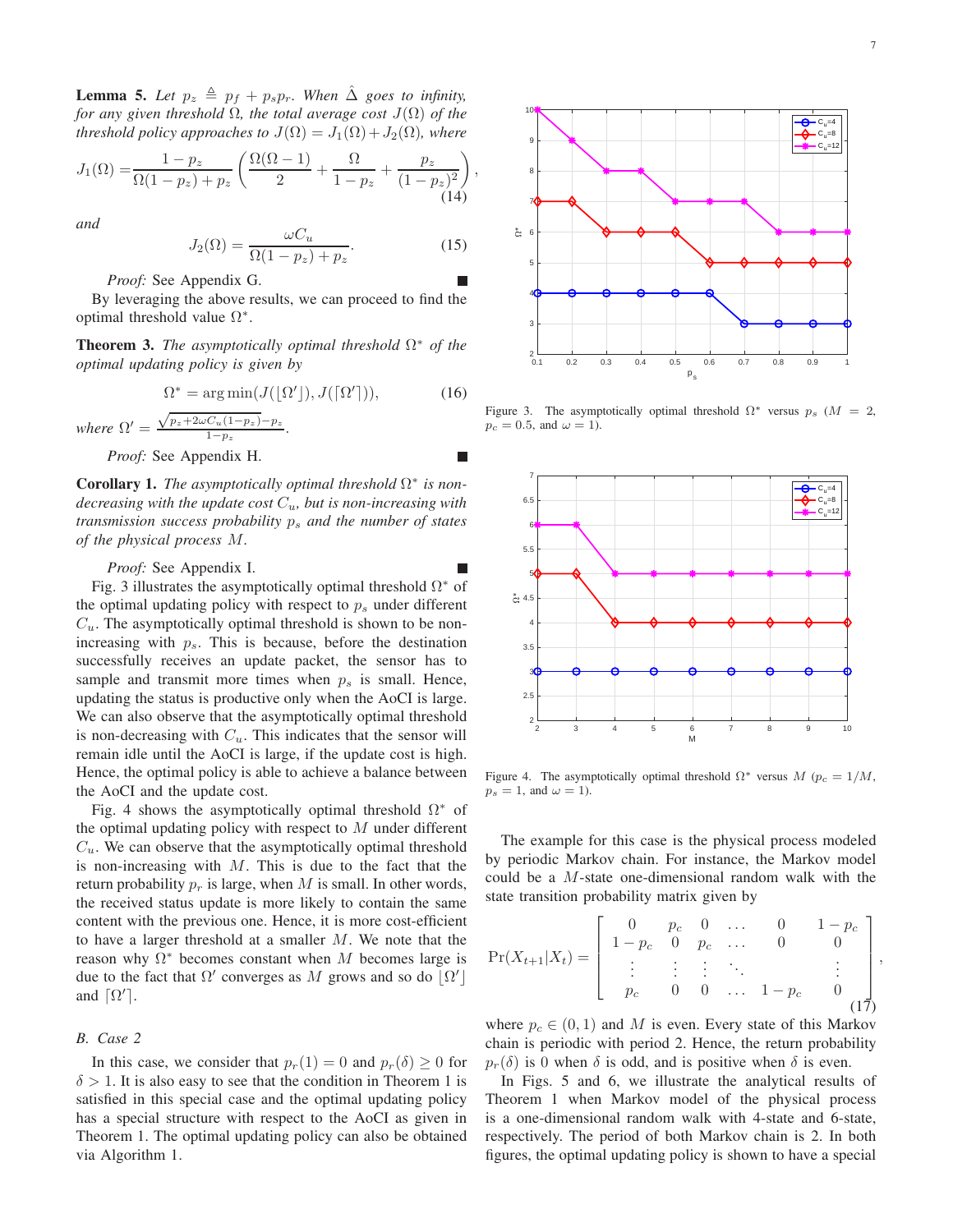

<span id="page-7-0"></span>Figure 5. Structure of the optimal policy for different values of  $\delta$  for onedimensional random walk ( $M = 4$ ,  $p_c = 0.5$ ,  $p_s = 0.8$ ,  $C_u = 12$ , and  $\omega = 1$ ).



<span id="page-7-1"></span>Figure 6. Structure of the optimal policy for different values of  $\delta$  for onedimensional random walk ( $\overline{M} = 6$ ,  $p_c = 0.5$ ,  $p_s = 0.8$ ,  $C_u = 12$ , and  $\omega = 1$ ).

structure with respect to the AoCI for any  $\delta$ . In fact, the structure of the optimal policy unveils a tradeoff between the AoCI and the update cost. Particularly, if the AoCI is small, it is not efficient for the sensor to send the status update to the destination due to the update cost. It can also be seen that the optimal action  $\pi^* = 0$  does not appear in the whole state space of the AoCI if the AoI is high. This is due to the fact that the AoCI is always no less than the AoI and it is more efficient to generate a new status update due to the outdated information at the destination with the high AoI.

#### V. SIMULATION RESULTS

In this section, the simulation results of the optimal updating policy are presented to examine the effects of system parameters. The performance of the optimal updating policy is also compared with that of two baseline policies, i.e., zero-





<span id="page-7-2"></span>Figure 7. Comparison between the optimal policy, sample-at-change policy, and zero-wait policy ( $M = 2$ ,  $p_c = 0.5$ ,  $C_u = 12$  and  $\omega = 1$ ). (a) The total average cost versus  $p_s$ . (b) The average AoCI and the average update cost versus  $p_s$ .

wait policy and sample-at-change policy. In zero-wait policy, the sensor samples and transmits the status update at each time slot. While in sample-at-change policy, a new update is generated only when the state changes relative to the previous received update at the destination. Note that the sample-atchange policy is genie-aided and can achieve the minimum AoCI.

## *A. Performance Evaluation in the Special Case 1*

In Fig. [7,](#page-7-2) we compare the total average cost of the optimal policy and two baseline policies with respect to  $p_s$ . It can be observed in Fig. [7](#page-7-2) (a) that the optimal policy outperforms the zero-wait policy. Moreover, as  $p<sub>s</sub>$  increases, there is a larger reduction in the total average cost. The reason can be explained with the aid of Fig. [7](#page-7-2) (b). Although the zero-wait policy gains a smaller AoCI, it bears a constant update cost. In contrast, the optimal policy can trade off the AoCI for the update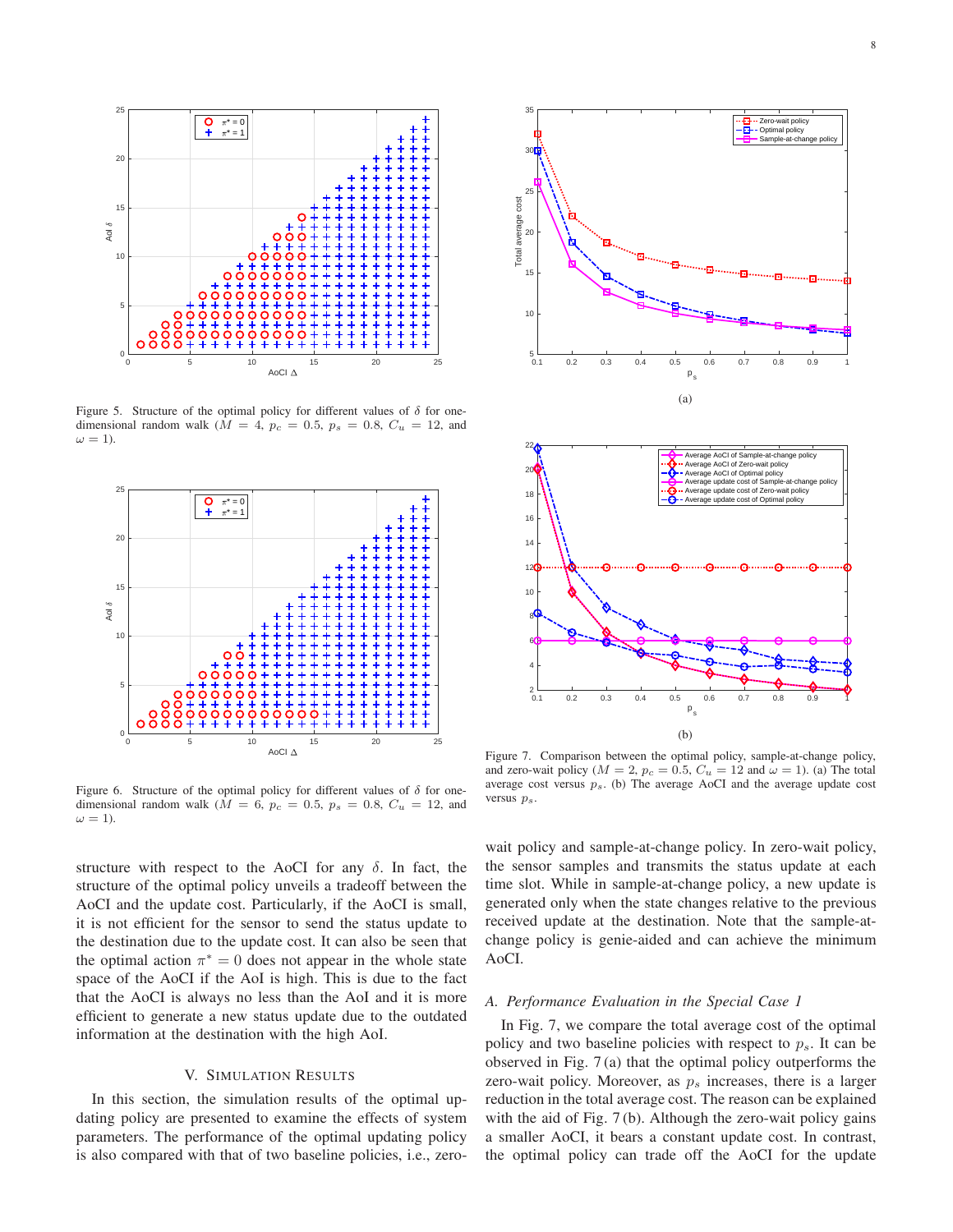

<span id="page-8-0"></span>Figure 8. Comparison between the optimal policy, sample-at-change policy, and zero-wait policy ( $p_c = 1/M$ ,  $p_s = 1$ ,  $C_u = 12$  and  $\omega = 1$ ). (a) The total average cost versus M. (b) The average AoCI and average update cost versus M.





<span id="page-8-1"></span>Figure 9. Comparison between the optimal policy, sample-at-change policy, and zero-wait policy ( $M = 4$ ,  $p_c = 0.2$ ,  $C_u = 12$  and  $\omega = 1$ ). (a) The total average cost versus  $p_s$ . (b) The average AoCI and the average update cost versus  $p_s$ .

cost. Particular, in the optimal policy, the sensor remains idle until the AoCI is larger than a threshold, thereby inducing a large AoCI. However, the optimal policy has a smaller update cost than the zero-wait policy. We also observe that the sample-at-change policy outperforms the optimal policy at first. As  $p_s$  increases, the optimal policy beats the sample-atchange policy, because the update cost of the optimal policy declines as  $p<sub>s</sub>$  increases. Hence, the optimal policy is more cost-efficient.

In Fig. [8,](#page-8-0) we compare the total average cost of the optimal policy and two baseline policies with respect to  $M$ , where  $p_c$ is set to be  $1/M$ . We can see in Fig. [8](#page-8-0)(a) that the optimal policy outperforms both baseline policies. Moreover, for both the optimal policy and the zero-wait policy, when  $M$  grows, the total average cost decreases. As shown in Fig. [8](#page-8-0) (b), the average AoCI of the optimal policy is larger than that of the zero-wait policy, whereas the average update cost of the optimal policy is smaller than that of the zero-wait policy. The average AoCI decreases with the increasing of M because the received status update is more likely to have a new content with a large  $M$ . The average update cost is affected by  $M$ and the optimal threshold simultaneously. The increase of the average update cost when  $M = 4$  is due to the decrease of the optimal threshold as shown in Fig. [4.](#page-6-1) When the optimal threshold is fixed, the average update cost decreases as  $M$ increases. We also observe that the total average cost of the sample-at-change policy increases with  $M$ . This is because the return probability decreases with  $M$  and the sample-at-change policy approaches the zero-wait policy as M increases.

### *B. Performance Evaluation in the Special Case 2*

In Fig. [9,](#page-8-1) we compare the total average cost of the optimal policy and two baseline policies with respect to  $p_s$ . It can be observed that the optimal policy outperforms both two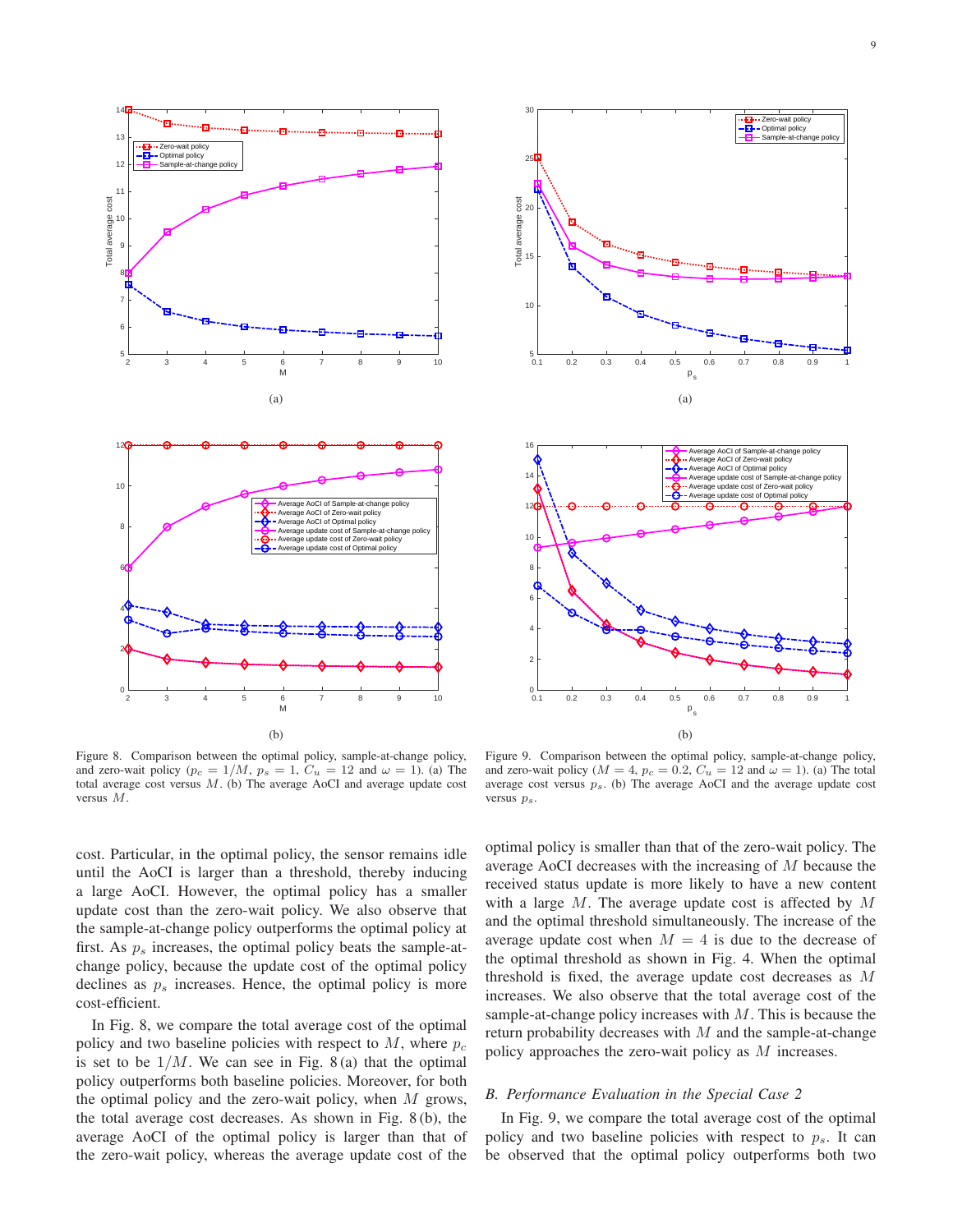

<span id="page-9-1"></span>Figure 10. Comparison between the optimal policy, sample-at-change policy, and zero-wait policy ( $M = 4$ ,  $p_c = 0.2$ ,  $p_s = 0.5$  and  $C_u = 12$ ). (a) The total average cost versus  $\omega$ . (b) The average AoCI and average update cost versus  $\omega$ .

baseline policies. As  $p_s$  increases, both the AoCI and the update cost of the optimal policy decline. This is because the AoCI can be reset with fewer transmission when  $p_s$  is large. The AoCI of both baseline policy decreases with the increase of  $p_s$ . However, the update cost of the zero-wait policy remains constant and the update cost of the sample-at-change policy increases with  $p_s$ . In particular, the sample-at-change policy degenerates to zero-wait policy when  $p_s = 1$ . As a result, the performance gain of the optimal policy is larger when  $p_s$  is larger.

In Fig. [10,](#page-9-1) we compare the total average cost of the optimal policy and two baseline policies with respect to  $\omega$ . From Fig. [10](#page-9-1) (a), we can observe that the total average cost of three policies increase with the weighting factor  $\omega$ . The three policies are coincident when  $\omega = 0$ , which implies that the sensor under the optimal policy would sample and transmit in each time slot. As  $\omega$  increases, the total average cost of

the zero-wait policy and the sample-at-change policy grow linearly. This is because these two baseline policies cannot adapt to the weighting factor and its average AoCI and average update cost are constant, as shown in Fig. [10](#page-9-1) (b). On the contrary, the optimal policy is able to adjust according to  $\omega$ . When  $\omega$  grows larger, the AoCI is traded off to obtain a smaller update cost. Therefore, the optimal policy can strike a balance between the AoCI and the update cost.

## VI. CONCLUSION

In this paper, by identifying the ignorance of information content variation in the conventional AoI, we have proposed the AoCI as an age-based utility to quantify information freshness. The AoCI not only measures the freshness by the passage of time but also captures the information content of the updates at the destination. We have further investigated the updating policy in the status update system by taking into account both the AoCI and the update cost, and formulated the status updating problem as an infinite horizon average cost MDP. We have analyze the properties of the value function without specifying the state transition model of the physical process. Based on these properties, we have proved that the optimal updating policy has a special structure with respect to the AoCI and identify the condition on the return probability of the physical process under which the special structure exists. Equipped with this, we have provided a structureaware relative policy iteration algorithm to obtain the optimal updating policy with low complexity. We have also studied two special cases where the condition holds. In the special case where the state of the underlying physical process transits with equiprobability, we have proved that the optimal policy is of threshold type and derived the closed-form of the optimal threshold. We have also proved that the optimal threshold is non-increasing with respect to transmission success probability and the number of states of the physical process, respectively, but is non-decreasing with respect to the update cost. Results from the simulation have shown the impacts of the unreliable channel and the physical process on the total average cost. By comparing the optimal updating policy with the zero-wait policy and the sample-at-change policy, it is shown that the optimal updating policy achieves a balance between the AoCI and the update cost and yields a substantial performance boost in terms of the total average cost compared to zero-wait policy.

#### APPENDIX

## <span id="page-9-0"></span>*A. Proof of Lemma [1](#page-4-4)*

We prove Lemma [1](#page-4-4) through mathematical induction and the value iteration algorithm (VIA) [\[25\]](#page-13-19). We first briefly introduce VIA. For each state s, let  $V_k(s)$  be the value function at iteration  $k$ . In VIA, the value function can be updated as follows:

$$
V_{k+1}(s) = \min_{a} \left\{ Q_k(s, a) \right\}, \forall s \in \mathcal{S}.
$$
 (18)

Under any initialization of the initial value  $V_0(s)$ , the sequence  ${V_k(s)}$  converges to the value function in the Bellman equation [\(7\)](#page-4-2) [\[25\]](#page-13-19), i.e.,

<span id="page-9-2"></span>
$$
\lim_{k \to \infty} V_k(s) = V(s), \forall s \in \mathcal{S}.
$$
\n(19)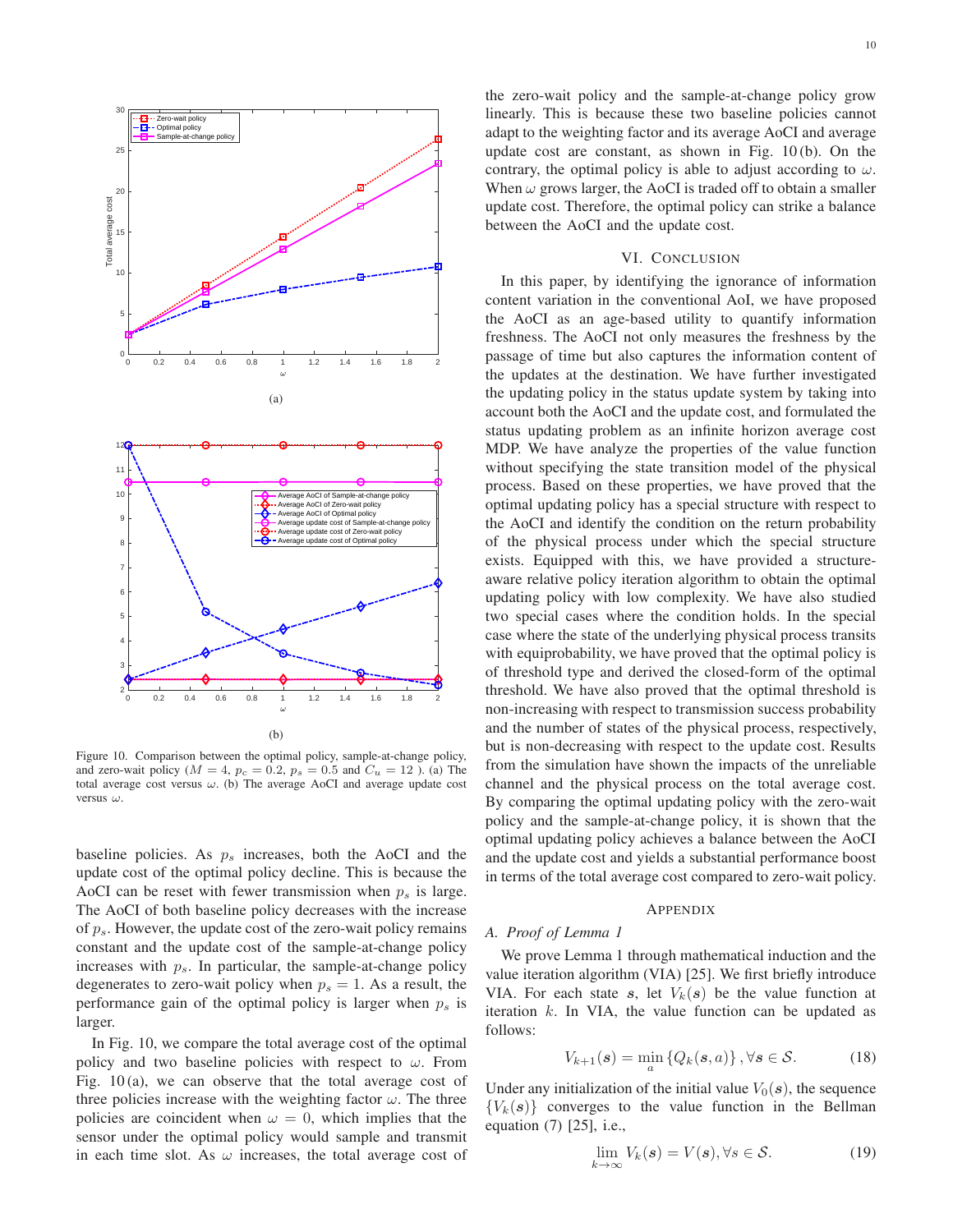Therefore, the monotonicity of  $V(s)$  in S can be guaranteed by proving that for any  $s_1, s_2 \in S$ , such that  $s_1 \leq s_2$ ,

$$
V_k(s_1) \le V_k(s_2), \quad k = 0, 1, ... \tag{20}
$$

According to [\(19\)](#page-9-2), the monotonicity of  $V(s)$  with respect to the AoCI can be guaranteed by proving that for any  $s_1 =$  $(\Delta_1, \delta), s_2 = (\Delta_2, \delta) \in S$ , such that  $\Delta_1 \leq \Delta_2$ ,

<span id="page-10-2"></span>
$$
V_k(s_1) \le V_k(s_2), \quad k = 0, 1, ... \tag{21}
$$

Then, we prove [\(21\)](#page-10-2) via mathematical induction. Without loss of generality, we initialize  $V_0(s) = 0$  for all  $s \in \mathcal{S}$ . Thus, [\(21\)](#page-10-2) holds for  $k = 0$ . Next, we assume that (21) holds up till  $k > 0$  and we examine whether it holds for  $k + 1$ .

When  $a = 0$ , we have  $Q_k(s_1, 0) = \Delta_1 + V_k(s'_1)$  and  $Q_k(s_2, 0) = \Delta_2 + V_k(s'_2)$ , where  $s'_1 = (\Delta_1 + 1, \delta + 1)$  and  $s'_2 = (\Delta_2 + 1, \delta + 1)$ . Since  $\Delta_1 + 1 \leq \Delta_2 + 1$  and  $V_k(s'_1) \leq$  $V_k(\mathbf{s}_2')$ , we can easily see that  $Q_k(\mathbf{s}_1, 0) \leq Q_k(\mathbf{s}_2, 0)$ .

When  $a = 1$ , we have

$$
Q_k(s_1, 1) = \Delta_1 + \omega C_u + p_s(1 - p_r(\delta))V_k(1, 1) + p_f V_k(\Delta_1 + 1, \delta + 1) + p_s p_r(\delta) V_k(\Delta_1 + 1, 1)
$$
\n(22)

and

$$
Q_k(s_2, 1) = \Delta_2 + \omega C_u + p_s (1 - p_r(\delta)) V_k(1, 1) + p_f V_k(\Delta_2 + 1, \delta + 1) + p_s p_r(\delta) V_k(\Delta_2 + 1, 1).
$$
\n(23)

Since  $V_k(\Delta_1, \delta) \leq V_k(\Delta_2, \delta)$  for any  $\delta$ , we can also verify that  $Q_k(s_1, 1) \leq Q_k(s_2, 1)$ .

Altogether, we can assert that  $V_{k+1}(s_1) \leq V_{k+1}(s_2)$  for any  $k$ . By taking limits on both sides of [\(21\)](#page-10-2) and by [\(19\)](#page-9-2), we complete the proof of Lemma [1.](#page-4-4)

#### <span id="page-10-0"></span>*B. Proof of Lemma [2](#page-4-5)*

Let  $s_1 = (\Delta_1, \delta)$  and  $s_2 = (\Delta_2, \delta)$ . Based on Lemma [1,](#page-4-4) we have

$$
Q(\mathbf{s}_2, 0) - (\Delta_2 - \Delta_1) = \Delta_1 + V(\Delta_2 + 1, \delta + 1)
$$
  
\n
$$
\geq \Delta_1 + V(\Delta_1 + 1, \delta + 1) = Q(\mathbf{s}_1, 0),
$$
  
\n(24)

and

$$
Q(s_2, 1) - (\Delta_2 - \Delta_1)
$$
  
=\Delta\_1 + \omega C\_u + p\_s(1 - p\_r(\delta))V(1, 1) + p\_f V(\Delta\_2 + 1, \delta + 1)  
+ p\_s p\_r(\delta) V(\Delta\_2 + 1, 1)  
\ge \Delta\_1 + \omega C\_u + p\_s(1 - p\_r(\delta))V(1, 1) + p\_f V(\Delta\_1 + 1, \delta + 1)  
+ p\_s p\_r(\delta) V(\Delta\_1 + 1, 1)   
=Q(s\_1, 1). (25)

Since  $V(s) = \min_{a} Q(s, a)$ , we can prove  $V(s_2) - V(s_1) \ge$  $\Delta_2 - \Delta_1$  in four cases as follows:

- Case 1: If  $V(s_1) = Q(s_1, 0)$  and  $V(s_2) = Q(s_2, 0)$ , then  $V(\mathbf{s}_2) - V(\mathbf{s}_1) = Q(\mathbf{s}_2, 0) - Q(\mathbf{s}_1, 0) \geq \Delta_2 - \Delta_1.$
- Case 2: If  $V(s_1) = Q(s_1, 1)$  and  $V(s_2) = Q(s_2, 1)$ , then  $V(s_2) - V(s_1) = Q(s_2, 1) - Q(s_1, 1) \ge \Delta_2 - \Delta_1.$
- Case 3: If  $V(s_1) = Q(s_1, 0) \leq Q(s_1, 1)$  and  $V(s_2) =$  $Q(\mathbf{s}_2, 1)$ , then  $V(\mathbf{s}_2) - V(\mathbf{s}_1) = Q(\mathbf{s}_2, 1) - Q(\mathbf{s}_1, 0) \ge$  $Q(s_2, 1) - Q(s_1, 1) \geq \Delta_2 - \Delta_1.$
- Case 4: If  $V(s_1) = Q(s_1, 1) \leq Q(s_1, 0)$  and  $V(s_2) =$  $Q(\mathbf{s}_2, 0)$ , then  $V(\mathbf{s}_2) - V(\mathbf{s}_1) = Q(\mathbf{s}_2, 0) - Q(\mathbf{s}_1, 1) \ge$  $Q(\mathbf{s}_2, 0) - Q(\mathbf{s}_1, 0) \geq \Delta_2 - \Delta_1.$

This completes the proof of Lemma [2.](#page-4-5)

#### <span id="page-10-1"></span>*C. Proof of Lemma [3](#page-4-6)*

Let  $s_1 = (\Delta, \delta_1)$  and  $s_2 = (\Delta, \delta_2)$ . We use mathematical induction and the VIA to prove Lemma [3.](#page-4-6) Specifically, we need to prove that for any  $\delta_1 \leq \delta_2$ 

<span id="page-10-3"></span>
$$
V_k(s_1) - V_k(s_2) \le \delta_2 - \delta_1, \quad k = 0, 1, \dots \tag{26}
$$

if  $p_r(\delta_1) - p_r(\delta_2) \le \frac{\delta_2 - \delta_1}{V_k(\Delta + 1, 1) - V_k(1, 1)}$  for any k.

Without loss of generality, we initialize  $V_0(s) = 0$  for all  $s \in S$ . Thus, [\(26\)](#page-10-3) holds for  $k = 0$ . Next, we assume that (26) holds up till  $k > 0$  and we examine whether it holds for  $k+1$ . When  $a = 0$ , we have

$$
Q_k(s_2, 0) + (\delta_2 - \delta_1)
$$
  
=  $\Delta + V_k(\Delta + 1, \delta_2 + 1) + \delta_2 - \delta_1$   
 $\geq \Delta + V_k(\Delta + 1, \delta_1 + 1) = Q_k(s_1, 0).$  (27)

When  $a = 1$ , we have

$$
Q_k(s_2, 1) + (\delta_2 - \delta_1)
$$
  
=  $\Delta + \omega C_u + p_s(1 - p_r(\delta_2))V_k(1, 1) + p_f V_k(\Delta + 1, \delta_2 + 1)$   
+  $p_s p_r(\delta_2) V_k(\Delta + 1, 1) + \delta_2 - \delta_1$   
=  $\Delta + \omega C_u + p_s V_k(1, 1) + p_s p_r(\delta_2) (V_k(\Delta + 1, 1) - V_k(1, 1))$   
+  $p_f V_k(\Delta + 1, \delta_2 + 1) + \delta_2 - \delta_1$ 

$$
\geq \Delta + \omega C_u + p_s V_k(1,1) + p_s (V_k(\Delta + 1,1) - V_k(1,1))
$$
  
\n
$$
\times \left( p_r(\delta_1) - \frac{\delta_2 - \delta_1}{V_k(\Delta + 1,1) - V_k(1,1)} \right)
$$
  
\n
$$
+ p_f (V_k(\Delta + 1, \delta_1 + 1) - (\delta_2 - \delta_1)) + \delta_2 - \delta_1
$$
  
\n
$$
= \Delta + \omega C_u + p_s V_k(1,1) + p_s p_r(\delta_1) (V_k(\Delta + 1,1) - V_k(1,1))
$$
  
\n
$$
+ p_f (V_k(\Delta + 1, \delta_1 + 1) + (1 - p_s - p_f)(\delta_2 - \delta_1)
$$
  
\n
$$
= \Delta + \omega C_u + p_s V_k(1,1) + p_s p_r(\delta_1) (V_k(\Delta + 1,1) - V_k(1,1))
$$
  
\n
$$
+ p_f (V_k(\Delta + 1, \delta_1 + 1)
$$
  
\n
$$
= Q_k(s_1,1),
$$
\n(28)

where (a) holds if  $p_r(\delta_1) - p_r(\delta_2) \le \frac{\delta_2 - \delta_1}{V_k(\Delta + 1, 1) - V_k(1, 1)}$ .

Since  $V_{k+1}(\mathbf{s}) = \min_{a} Q_k(\mathbf{s}, a)$ , we can show that  $V_{k+1}(s_1) - V_{k+1}(s_2) \leq \delta_2 - \delta_1$  if  $p_r(\delta_1) - p_r(\delta_2) \leq \frac{\delta_2 - \delta_1}{V_k(\Delta + 1, 1) - V_k(1, 1)}$  for any  $k \in \mathbb{Z}_{\geq 0}$  in four cases as follows:

- Case 1: If  $V_{k+1}(s_1) = Q_k(s_1, 0)$  and  $V_{k+1}(s_2) =$  $Q_k(s_2, 0)$ , then  $V_{k+1}(s_1) - V_{k+1}(s_2) = Q_k(s_1, 0) Q_k(\mathbf{s}_2, 0) \leq \delta_2 - \delta_1.$
- Case 2: If  $V_{k+1}(s_1) = Q_k(s_1, 1)$  and  $V_{k+1}(s_2) =$  $Q_k(s_2, 1)$ , then  $V_{k+1}(s_1) - V_{k+1}(s_2) = Q_k(s_1, 1) Q_k(\mathbf{s}_2,1) \leq \delta_2 - \delta_1.$
- Case 3: If  $V_{k+1}(s_1) = Q_k(s_1, 0) \leq Q_k(s_1, 1)$  and  $V_{k+1}(s_2) = Q_k(s_2, 1)$ , then  $V_{k+1}(s_1) - V_{k+1}(s_2) =$  $Q_k({\pmb s}_1, 0) - Q_k({\pmb s}_2, 1) \leq Q_k({\pmb s}_1, 1) - Q_k({\pmb s}_2, 1) \leq \delta_2 - \delta_1.$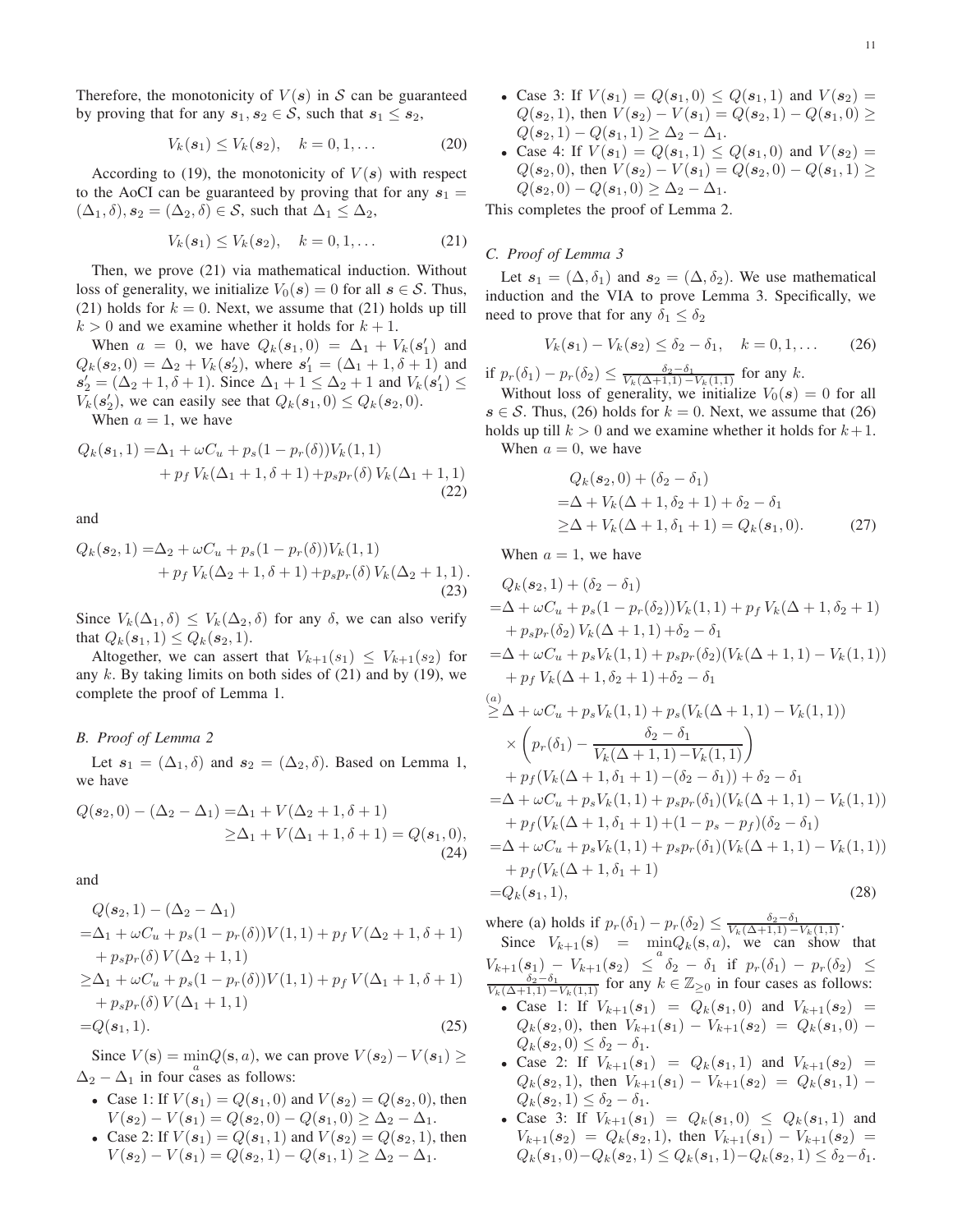• Case 4: If  $V_{k+1}(s_1) = Q_k(s_1, 1) \leq Q_k(s_1, 0)$  and  $V_{k+1}(s_2) = Q_k(s_2, 0)$ , then  $V_{k+1}(s_1) - V_{k+1}(s_2) =$  $Q_k(s_1, 1) - Q_k(s_2, 0) \leq Q_k(s_1, 0) - Q_k(s_2, 0) \leq \delta_2 - \delta_1.$ 

By taking limits on both sides of [\(26\)](#page-10-3) and by [\(19\)](#page-9-2), we complete the proof of Lemma [3.](#page-4-6)

## <span id="page-11-0"></span>*D. Proof of Theorem [1](#page-4-3)*

The optimal updating policy can be obtained by leveraging the VIA. In particular, we investigate the difference of the state-action value function. Let  $s = (\Delta, \delta)$ . According to Lemmas [1-](#page-4-4)[3,](#page-4-6) if  $p_r(1) - p_r(\delta + 1) \le \frac{\delta}{V_k(\Delta + 1, 1) - V_k(1, 1)}$  for any  $k \in \mathbb{Z}_{\geq 0}$ , we have

$$
Q_k(s, 0) - Q_k(s, 1)
$$
  
= $p_s (V_k(\Delta + 1, \delta + 1) - p_r(\delta)V_k(\Delta + 1, 1))$   
 $- p_s(1 - p_r(\delta))V_k(1, 1) - \omega C_u$   
= $p_s (V_k(\Delta + 1, \delta + 1) - V_k(\Delta + 1, 1))$   
 $+ p_s(1 - p_r(\delta)) (V_k(\Delta + 1, 1) - V_k(1, 1)) - \omega C_u$   
 $\geq p_s (1 - p_r(\delta))\Delta - p_s \delta - \omega C_u.$  (29)

We can see that  $Q_k(s, 0) - Q_k(s, 1)$  is lower bounded by  $p_s(1-p_r(\delta))\Delta-p_s\delta-\omega C_u$ , which is the sum of an increasing positive function with respect to  $\Delta$  and two negative constants. It is evident that there exists a positive integer  $\Delta(\delta)$  such that  $\Delta(\delta)$  is the minimum value satisfying  $p_s(1-p_r(\delta))\Delta-p_s\delta$  –  $\omega C_u \geq 0$ . Therefore, if  $\Delta \geq \Delta(\delta)$ , then we have  $Q_k(s, 0)$  –  $Q_k(s, 1) \geq 0$ . According to the definition of the optimal policy in [\(10\)](#page-4-7), the optimal policy for a given  $\delta$  is to update when  $\Delta \geq \underline{\Delta}(\delta).$ 

## <span id="page-11-1"></span>*E. Proof of Lemma [4](#page-5-2)*

The proof is similar to that of Lemma [1.](#page-4-4) By initializing  $V_0(s) = 0$  for all  $s \in S$ , it is easy to see that  $V_k(s_1) \leq V_k(s_2)$ holds for  $k = 0$ . Next, we assume that  $V_k(s_1) \leq V_k(s_2)$  holds up till  $k > 0$  and we examine whether it holds for  $k + 1$ .

When  $a = 0$ , we have  $Q_k(s_1, 0) = s_1 + V_k(s_1 + 1)$  and  $Q_k(s_2, 0) = s_2 + V_k(s_2 + 1)$ . Since  $s_1 \leq s_2$  and  $V_k(s_1) \leq$  $V_k(s_2)$ , we can easily see that  $Q_k(s_1, 0) \leq Q_k(s_2, 0)$ .

When  $a = 1$ , the state-action value functions at iteration k are given by

$$
Q_k(s_1, 1) = s_1 + \omega C_u + p_s(1 - p_r)V_k(1)
$$
  
+ 
$$
(p_f + p_s p_r) V_k(s_1 + 1),
$$
 (30)

and

$$
Q_k(s_2, 1) = s_2 + \omega C_u + p_s(1 - p_r)V_k(1)
$$
  
+ 
$$
(p_f + p_s p_r) V_k(s_2 + 1).
$$
 (31)

Bearing in mind that  $V_k(s_1) \leq V_k(s_2)$ , we can also verify that  $Q_k(s_1,1) \leq Q_k(s_2,1).$ 

Altogether, we can assert that  $V_{k+1}(s_1) \leq V_{k+1}(s_2)$  for any k. By taking limits on both sides of  $V_k(s_1) \leq V_k(s_2)$  and by [\(19\)](#page-9-2), we complete the proof of Lemma [4.](#page-5-2)



<span id="page-11-5"></span>Figure 11. The states transitions under a threshold policy with the threshold of Ω.

#### <span id="page-11-2"></span>*F. Proof of Theorem [2](#page-5-1)*

Suppose  $\pi^*(s_1) = 1$ , we have  $Q(s_1, 0) - Q(s_1, 1) \ge 0$ . Therefore, the optimal updating policy has a threshold structure if  $Q(s, a)$  has a sub-modular structure, that is,

<span id="page-11-4"></span>
$$
Q(s_1,0) - Q(s_1,1) \le Q(s_2,0) - Q(s_2,1), \qquad (32)
$$

for any  $s_1, s_2 \in \mathcal{S}$  and  $s_1 \leq s_2$ .

According to the definition of  $Q(s, a)$ , we have

$$
Q(s_1,0) - Q(s_1,1) = p_s(1-p_r)[V(s_1+1) - V(1)] - \omega C_u
$$
\n(33)

and

$$
Q(s_2,0) - Q(s_2,1) = p_s(1-p_r)[V(s_2+1) - V(1)] - \omega C_u.
$$
\n(34)

Since  $V(s_1 + 1) \le V(s_2 + 1)$ , it is easy to see that [\(32\)](#page-11-4) holds. Along with  $Q(s_1, 0) - Q(s_1, 1) \geq 0$ , we complete the proof of Theorem [2.](#page-5-1)

## <span id="page-11-3"></span>*G. Proof of Lemma [5](#page-6-2)*

When  $\hat{\Delta} = \infty$ , for any threshold policy with the threshold of  $\Omega$ , the MDP can be modeled through a Discrete Time Markov Chain (DTMC) with the same states, which is illus-trated in Fig. [11.](#page-11-5) Let  $\varphi_s$  denote the steady state probability of state s. The balance equations of the DTMC are given as follows:

$$
\begin{cases} \varphi_s = \varphi_{s-1}, & 2 \le s \le \Omega, \\ \varphi_s = p_z \varphi_{s-1}, & s > \Omega, \end{cases}
$$
 (35)

where  $p_z = p_f + p_s p_r$ . Then, the steady-state probability of the DTMC can be expressed with  $\varphi_1$ . Specifically,

<span id="page-11-6"></span>
$$
\varphi_s = \begin{cases} \varphi_1, & \text{if } 2 \le s \le \Omega, \\ \varphi_1 p_z^{s-\Omega}, & \text{otherwise.} \end{cases} \tag{36}
$$

Since  $\sum_{s=1}^{\infty} \varphi_s = 1$ , we can derive  $\varphi_1 = \frac{1-p_z}{\Omega(1-p_z)+p_z}$ . By substitute  $\varphi_1$  into Eq. [\(36\)](#page-11-6), we can obtain the closed-form of the steady-state probability, which is given by

$$
\varphi_s = \begin{cases} \frac{1-p_z}{\Omega(1-p_z)+p_z}, & \text{if } 2 \le s \le \Omega, \\ \frac{(1-p_z)p_z^s}{\Omega(1-p_z)+p_z}, & \text{otherwise.} \end{cases}
$$

Then, the average cost under the threshold policy can be computed as  $J(\Omega) = J_1(\Omega) + J_2(\Omega)$ , where

$$
J_1(\Omega) = \sum_{s=1}^{\infty} \varphi_s s
$$
  
= 
$$
\frac{1 - p_z}{\Omega(1 - p_z) + p_z} \left( \frac{\Omega(\Omega - 1)}{2} + \frac{\Omega}{1 - p_z} + \frac{p_z}{(1 - p_z)^2} \right)
$$
  
(37)

,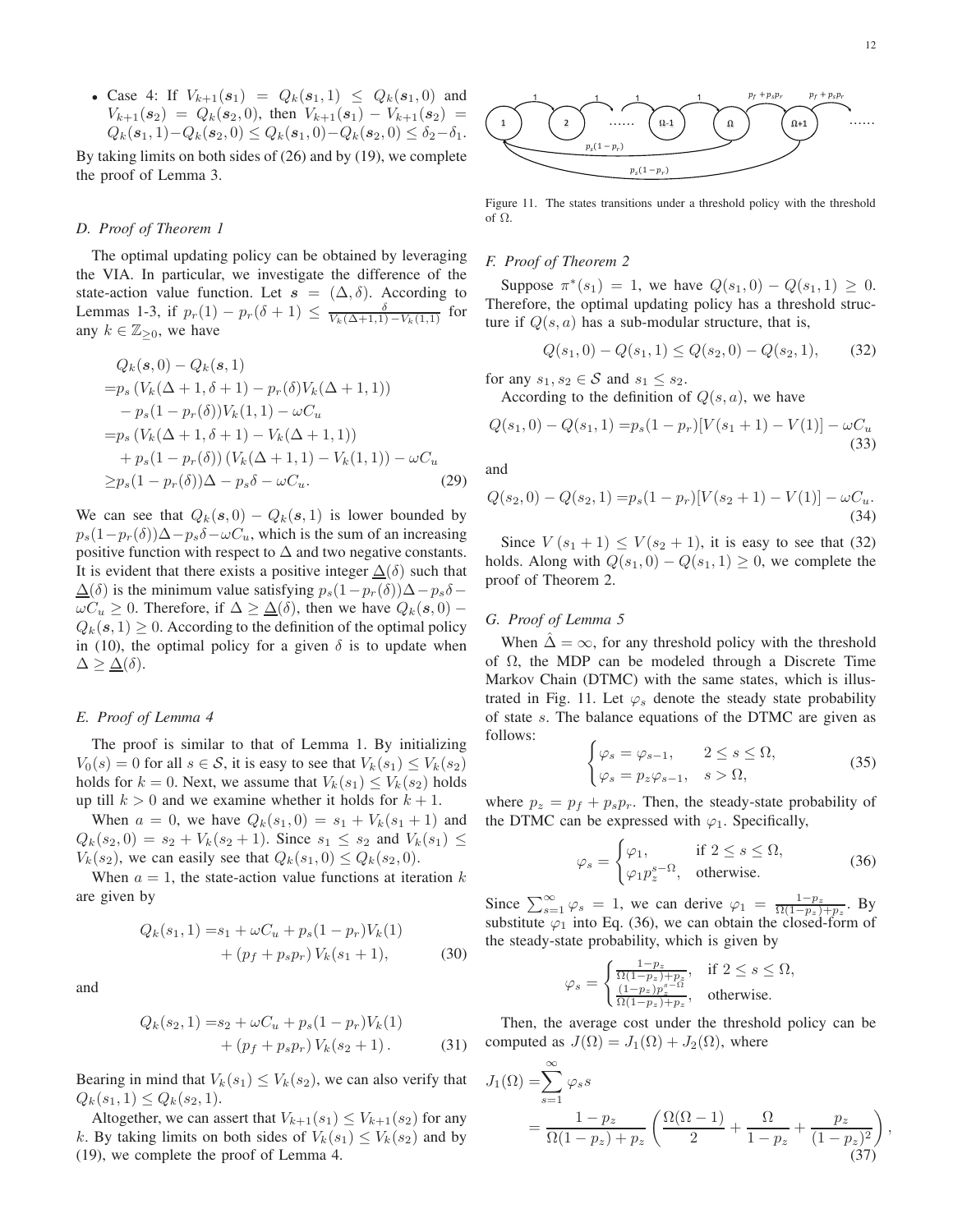and

$$
J_2(\Omega) = \sum_{s=\Omega}^{\infty} \varphi_s \omega C_u = \frac{\omega C_u}{\Omega(1 - p_z) + p_z}.
$$
 (38)

This completes the proof of Lemma [5.](#page-6-2)

# <span id="page-12-2"></span>*H. Proof of Theorem [3](#page-6-3)*

According to Lemma [5,](#page-6-2) we have

$$
J(\Omega) = J_1(\Omega) + J_2(\Omega)
$$
  
=  $\frac{1 - p_z}{\Omega(1 - p_z) + p_z} \left( \frac{\Omega^2 - \Omega}{2} + \frac{\Omega + \omega C_u}{1 - p_z} + \frac{p_z}{(1 - p_z)^2} \right)$   
(39)

.

We derive the optimal threshold  $\Omega^*$  by relaxing  $\Omega$  to a continuous variable. We first calculate the second order derivative of  $J(\Omega)$  as follow,

$$
\frac{\partial^2 J(\Omega)}{\partial \Omega} = \frac{1 - p_z}{\Omega(1 - p_z) + p_z} - 2 \left[ \frac{1 - p_z}{\Omega(1 - p_z) + p_z} \right]^2 \times \left( \frac{\Omega^2 - \Omega}{2} + \frac{\Omega + \omega C_u}{1 - p_z} + \frac{p_z}{(1 - p_z)^2} \right) \n+ 2 \left[ \frac{1 - p_z}{\Omega(1 - p_z) + p_z} \right]^3 \times \left( \frac{\Omega^2 - \Omega}{2} + \frac{\Omega + \omega C_u}{1 - p_z} + \frac{p_z}{(1 - p_z)^2} \right) \n= \frac{(1 - p_z) [p_z + 2\omega C_u(1 - p_z)]}{[\Omega(1 - p_z) + p_z]^3}, \tag{40}
$$

where  $p_z = p_f + p_s p_r \le 1$ . Since  $\frac{\partial^2 J(\Omega)}{\partial \Omega} \ge 0$ ,  $J(\Omega)$  is a convex function with respect to Ω. Then, we calculate the first order derivative of  $J(\Omega)$  as follow,

$$
\frac{\partial J(\Omega)}{\partial \Omega} = \frac{1 - p_z}{\Omega(1 - p_z) + p_z} \left(\frac{2\Omega - 1}{2} + \frac{1}{1 - p_z}\right)
$$

$$
- \left[\frac{1 - p_z}{\Omega(1 - p_z) + p_z}\right]^2
$$

$$
\times \left(\frac{\Omega^2 - \Omega}{2} + \frac{\Omega + \omega C_u}{1 - p_z} + \frac{p_z}{(1 - p_z)^2}\right). \tag{41}
$$

The optimal threshold can be obtained by setting  $\frac{\partial J(\Omega)}{\partial \Omega}$  to zero. The solution to  $\frac{\partial J(\Omega)}{\partial \Omega} = 0$  is

$$
\Omega' = \frac{\sqrt{p_z + 2\omega C_u (1 - p_z)} - p_z}{1 - p_z}.
$$
 (42)

Since  $\Omega'$  may not be an integer, the optimal threshold can be expressed as

<span id="page-12-5"></span>
$$
\Omega^* = \arg \min (J([\Omega']) , J([\Omega']) ). \tag{43}
$$

#### <span id="page-12-3"></span>*I. Proof of Corollary [1](#page-6-4)*

The properties of  $\Omega^*$  in terms of  $C_u$ ,  $p_s$ , and M can be proved by analyzing  $\Omega'$ , which is given by

<span id="page-12-4"></span>
$$
\Omega' = \frac{\sqrt{p_z + 2\omega C_u (1 - p_z)} - p_z}{1 - p_z}.
$$
\n(44)

- According to Eq. [\(44\)](#page-12-4), it is easy to see that  $\Omega'$  is an increasing function of  $C_u$ . Then,  $\Omega^*$  is a non-decreasing function of  $C_u$  due to rounding.
- To analyze the relationship between  $\Omega'$  and  $p_s$ , we first investigate how  $\Omega'$  varies with  $p_z$ . Particularly, we calculate the derivative of  $\Omega'$  with respect to  $p_z$  as follow,

$$
\frac{\partial \Omega'}{\partial p_z}
$$
\n
$$
= \frac{(1 - p_z) \left[ \frac{1}{2} \left[ p_z + 2\omega C_u (1 - p_z) \right]^{-\frac{1}{2}} (1 - 2\omega C_u) - 1 \right]}{(1 - p_z)^2}
$$
\n
$$
+ \frac{\sqrt{p_z + 2\omega C_u (1 - p_z) - p_z}}{(1 - p_z)^2}
$$
\n
$$
= \frac{(1 - p_z) \left[ \frac{1}{2} \left[ p_z + 2\omega C_u (1 - p_z) \right]^{-\frac{1}{2}} (1 - 2\omega C_u) \right]}{(1 - p_z)^2}
$$
\n
$$
+ \frac{-1 + \sqrt{p_z + 2\omega C_u (1 - p_z)}}{(1 - p_z)^2}
$$
\n
$$
= \frac{\frac{1}{2} (1 - p_z)(1 - 2\omega C_u) - [p_z + 2\omega C_u (1 - p_z)]^{\frac{1}{2}}}{[p_z + 2\omega C_u (1 - p_z)]^{\frac{1}{2}} (1 - p_z)^2}
$$
\n
$$
+ \frac{p_z + 2\omega C_u (1 - p_z)}{[p_z + 2\omega C_u (1 - p_z)]^{\frac{1}{2}} (1 - p_z)^2}
$$
\n
$$
= \frac{\frac{1}{2} (1 - p_z)(1 + 2\omega C_u) + p_z - [p_z + 2\omega C_u (1 - p_z)]^{\frac{1}{2}}}{[p_z + 2\omega C_u (1 - p_z)]^{\frac{1}{2}} (1 - p_z)^2}
$$
\n
$$
= \frac{A - B}{[p_z + 2\omega C_u (1 - p_z)]^{\frac{1}{2}} (1 - p_z)^2}, \qquad (45)
$$

where  $A = \frac{1}{2}(1 - p_z)(1 + 2\omega C_u) + p_z$  and  $B =$  $[p_z + 2\omega C_u(1-p_z)]^{\frac{1}{2}}$ . Since both A and B are positive, we show that  $A \geq B$  by comparing  $A^2$  and  $B^2$ . Specifically,

$$
A^{2} - B^{2} = \frac{1}{4}(1 - p_{z})^{2}(1 + 2\omega C_{u})^{2} + p_{z}^{2}
$$
  
+  $(1 - p_{z})(1 + 2C_{u})p_{z} - p_{z} - 2\omega C_{u}(1 - p_{z})$   
=  $\frac{1}{4}(1 - p_{z})^{2}(1 + 2\omega C_{u})^{2} - 2\omega C_{u}(1 - p_{z})^{2}$   
=  $(1 - p_{z})^{2} \left(\omega C_{u} - \frac{1}{2}\right)^{2} \ge 0.$  (46)

Hence,  $\Omega'$  is a non-decreasing function of  $p_z$ . Furthermore,  $p_z = p_f + p_s p_r = 1 - p_s + \frac{p_s}{M} = 1 - \frac{M-1}{M} p_s$ is a decreasing function of  $p_s$  and M. Therefore,  $\Omega'$  is non-increasing of  $p_s$  and M. According to Eq. [\(43\)](#page-12-5),  $\Omega^*$ is a non-increasing function of  $p_s$  and  $M$ .

#### **REFERENCES**

- <span id="page-12-0"></span>[1] W. Lin, X. Wang, C. Xu, X. Sun, and X. Chen, "Average Age Of Changed Information In The Internet Of Things," in *Proc. IEEE WCNC*, May 2020, pp. 1–6.
- <span id="page-12-1"></span>[2] M. R. Palattella, M. Dohler, A. Grieco, G. Rizzo, J. Torsner, T. Engel, and L. Ladid, "Internet of Things in the 5G Era: Enablers, Architecture, and Business Models," *IEEE J. Sel. Areas Commun.*, vol. 34, no. 3, pp. 510–527, Mar. 2016.